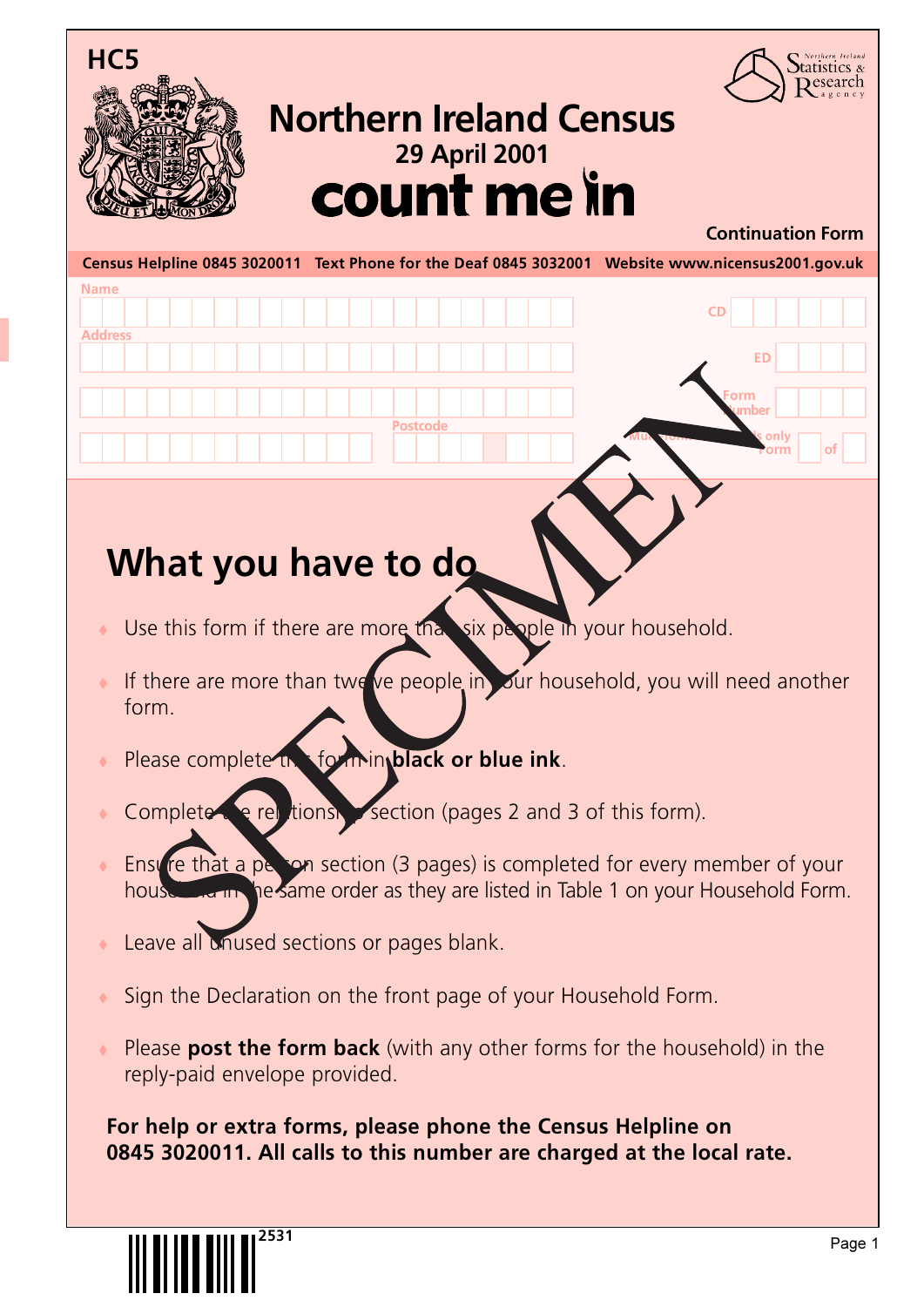## **Household Members and their Relationships within the Household**

- ◆ Use the same order as Persons are listed in Table 1 (page 2 of your Household Form), starting with **Person 7.**
- Print the names of Persons 7-12 in the space at the top of each column.
- **↓** ◆ the appropriate boxes to show the relationship of each person to Person 1 and the previous two people **on the form.**

**For example:**

- **For Person 7,** 4**the boxes to show the relationship of Person 7 to Person 1, Person 5 and Person 6 on your Household Form.**
- **For Person 8,** 4**the boxes to show the relationship of Person 8 to Person 1 and Person 6 on your Household Form, and Person 7 on this form.**
- **The Provide information here for household members who require an Individual Form for privacy reasons. Questions on the following pages should be left blank for these people.**

| <b>Name of Person 7</b>                   |  |   | <b>Name of Person 8</b> |                                       | Name of <b>Rerson 9</b>        |                                           |        |  |
|-------------------------------------------|--|---|-------------------------|---------------------------------------|--------------------------------|-------------------------------------------|--------|--|
| First name                                |  |   |                         | First name                            |                                |                                           |        |  |
| Surname                                   |  |   |                         | Surname                               |                                |                                           |        |  |
| Relationship of<br>Person 7 to Person → 1 |  | 5 | 6                       | Relationship of<br>Person 8 to Person | $\mathbf{F}$<br>7 <sub>2</sub> | Relationship of<br>Person 9 to Person → 1 | 7<br>8 |  |
| Husband or wife                           |  |   |                         | Husband or wh                         |                                | Husband or wife                           |        |  |
| Partner                                   |  |   |                         | Part <sub>ner</sub>                   |                                | Partner                                   |        |  |
| Son or daughter                           |  |   |                         | or daughter<br>$S_{0}$                |                                | Son or daughter                           |        |  |
| Step-child                                |  |   |                         | Step <sup>1</sup>                     |                                | Step-child                                |        |  |
| Brother or sister                         |  |   |                         | Brother or sister                     |                                | Brother or sister                         |        |  |
| Mother or father                          |  |   |                         | Mether or father                      |                                | Mother or father                          |        |  |
| Step-mother or<br>step-father             |  |   |                         | Step-mother or<br>step-father         |                                | Step-mother or<br>step-father             |        |  |
| Grandchild                                |  |   |                         | Grandchild                            |                                | Grandchild                                |        |  |
| Grandparent                               |  |   |                         | Grandparent                           |                                | Grandparent                               |        |  |
| Other related                             |  |   |                         | Other related                         |                                | Other related                             |        |  |
| Unrelated                                 |  |   |                         | Unrelated                             |                                | Unrelated                                 |        |  |

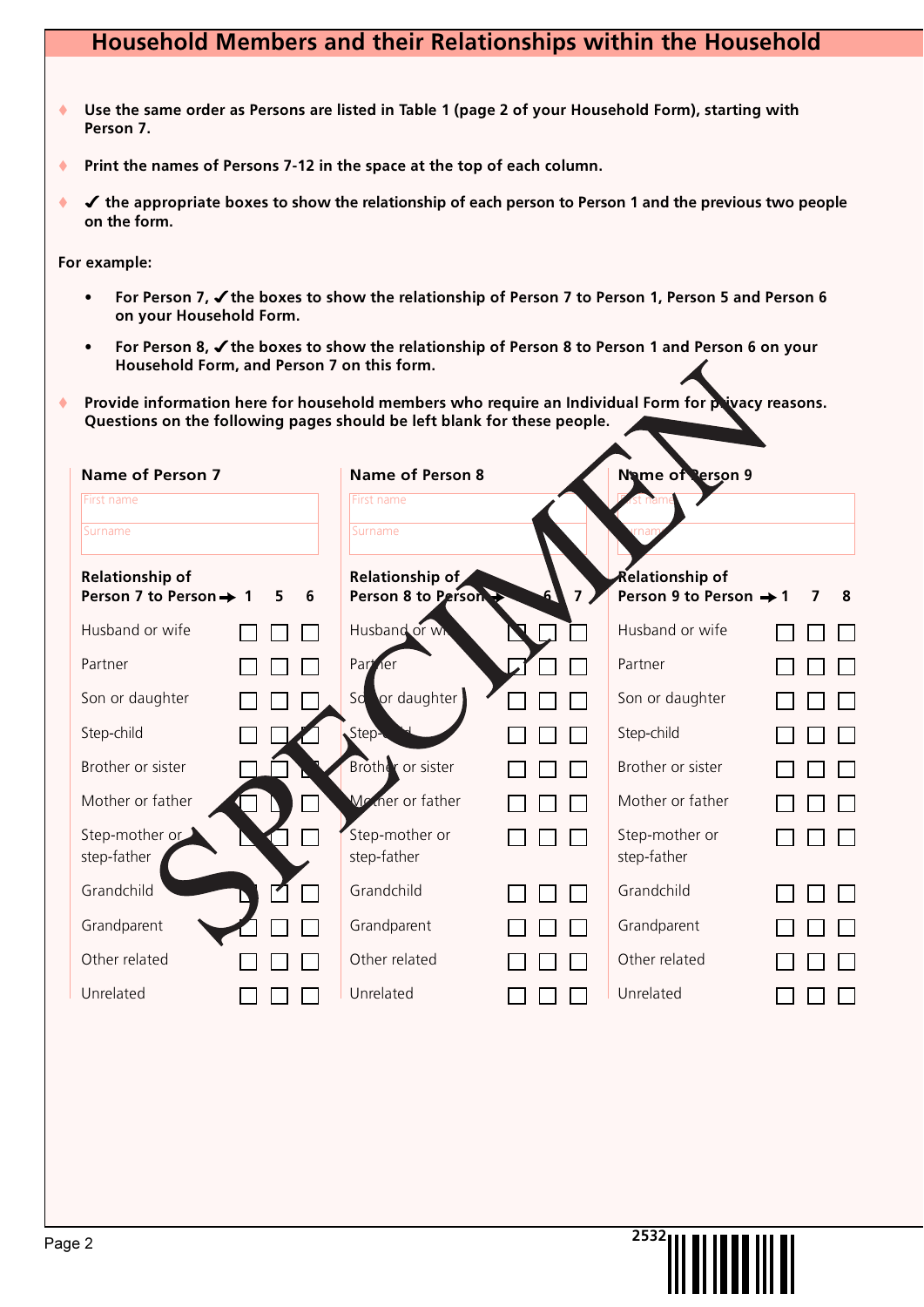| <b>Name of Person 10</b><br>First name            |        | <b>Name of Person 11</b><br>First name     |                 | Name of Person 12                          |          |
|---------------------------------------------------|--------|--------------------------------------------|-----------------|--------------------------------------------|----------|
| Surname                                           |        | Surname                                    |                 |                                            |          |
| <b>Relationship of</b><br>Person 10 to Person → 1 | 9<br>8 | <b>Relationship</b><br>Person 11 to Person | $\sqrt{0}$<br>q | Relationship of<br>Person 12 to Person → 1 | 10<br>11 |
| Husband or wife                                   |        | Husband or<br>ćΡ                           |                 | Husband or wife                            |          |
| Partner                                           |        | artner                                     |                 | Partner                                    |          |
| Son or daughter                                   |        | on or daughter                             |                 | Son or daughter                            |          |
| Step-child                                        |        | Ste                                        |                 | Step-child                                 |          |
| Brother or sister                                 |        | Bro ther or sister                         |                 | Brother or sister                          |          |
| Mother or father                                  |        | Mother or father                           |                 | Mother or father                           |          |
| Step-mother<br>step-fath                          |        | Step-mother or<br>step-father              |                 | Step-mother or<br>step-father              |          |
| Grandchild                                        |        | Grandchild                                 |                 | Grandchild                                 |          |
| Grandparent                                       |        | Grandparent                                |                 | Grandparent                                |          |
| Other related                                     |        | Other related                              |                 | Other related                              |          |
| Unrelated                                         |        | Unrelated                                  |                 | Unrelated                                  |          |

**Remaining questions should be answered for each member of your household in the same order as they are listed in Table 1 (page 2 of your Household Form). Where a household member is completing an Individual Form for privacy reasons, the remaining questions for this person should be left** *blank***.**

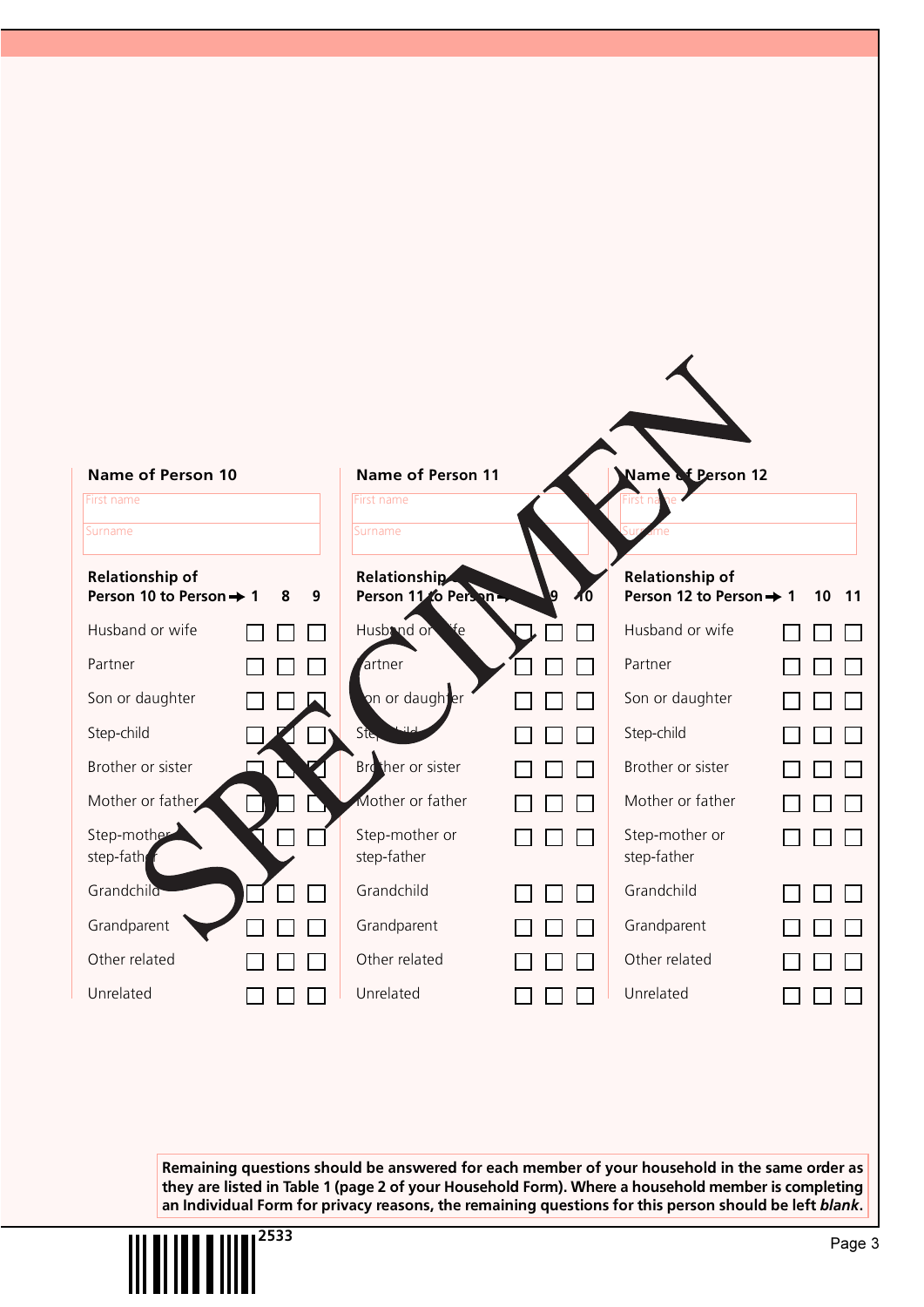| <b>Person 7</b>                                                               |                                                                |                                                                       |
|-------------------------------------------------------------------------------|----------------------------------------------------------------|-----------------------------------------------------------------------|
| What is your name? (Person 7 in Table 1)<br>1                                 |                                                                | 10 To which of these ethnic groups                                    |
| <b>First name and surname</b>                                                 |                                                                | do you consider you belong?                                           |
|                                                                               |                                                                | ۰<br>◆ one box only.                                                  |
| What is your sex?<br>$\overline{2}$                                           | Do you regard yourself as<br>8                                 | White                                                                 |
| Male<br>Female                                                                | belonging to any particular<br>religion?                       | Chinese                                                               |
| What is your date of birth?<br>3                                              | Go to 8a<br>Yes                                                | Irish Traveller                                                       |
| <b>Month</b><br>Day<br>Year                                                   | Go to 8b<br>No                                                 | Indian                                                                |
|                                                                               | 8a What religion, religious                                    | Pakistani                                                             |
|                                                                               | denomination or body do you                                    | Bangladeshi                                                           |
| What is your marital status<br>4<br>(on 29 April 2001)?                       | belong to?<br>Roman Catholic                                   | Black Caribbean                                                       |
| Single (never married)                                                        |                                                                | Black Afran                                                           |
| Married (first marriage)                                                      | Presbyterian Church in Ireland                                 |                                                                       |
| Re-married                                                                    | Church of Ireland                                              | Moed ethnic group, write in                                           |
| Separated (but still legally married)                                         | Methodist Church in Ireland                                    |                                                                       |
| Divorced                                                                      | Other, please write in                                         |                                                                       |
| Widowed                                                                       |                                                                |                                                                       |
|                                                                               |                                                                | Any other ethnic group, write in                                      |
| Are you a schoolchild or student<br>5<br>in full-time education?              |                                                                |                                                                       |
| $Yes$ Go to 6                                                                 | to                                                             |                                                                       |
| $No \rightharpoonup Go$ to 7                                                  | 8b What religion, revious                                      |                                                                       |
| Do you live at the address<br>6                                               | nomination or body were<br>reformulation by the body in ?<br>Ŋ | 11 Over the last twelve months                                        |
| shown on the front of this form                                               | man Canolic                                                    | would you say your health has                                         |
| during the school, college<br>university term?                                | Presbyterian Church in Ireland                                 | on the whole been:                                                    |
| <b>Only answer this quest</b><br>٠<br>u<br>have answered 'Yes'                | Church of Ireland                                              | Good?                                                                 |
| Quest<br>n 5.<br>Yes, I live at this add<br>dring                             | Methodist Church in Ireland                                    | Fairly good?                                                          |
| the school concrete/unive<br>ty term                                          | Other, please write in                                         | Not good?                                                             |
|                                                                               |                                                                | 12 Do you look after, or give any                                     |
| No, I live elsewhere during the<br>school/college/unive sity term             |                                                                | help or support to family members,<br>friends, neighbours or others   |
| $\triangleright$ Go to 35                                                     |                                                                | because of:                                                           |
|                                                                               | None                                                           | long term physical or<br>mental ill-health or disability,             |
| Can you understand, speak,<br>$\overline{\mathbf{z}}$<br>read or write Irish? | What is your country of birth?<br>9                            | problems related to old age?<br>$\bullet$                             |
| If all the boxes that apply.<br>٠                                             | Northern Ireland                                               | Do not count anything you do as<br>٠<br>part of your paid employment. |
| Understand spoken Irish                                                       | England<br>Wales                                               | time spent in a typical week.<br>٠                                    |
| Speak Irish                                                                   | Republic of<br>Scotland                                        | No                                                                    |
| Read Irish                                                                    | Ireland<br>Elsewhere, please write in the                      | Yes, 1-19 hours a week                                                |
| Write Irish                                                                   | present name of the country                                    | Yes, 20-49 hours a week                                               |
| None of the above                                                             |                                                                | Yes, 50+ hours a week                                                 |
|                                                                               |                                                                |                                                                       |
|                                                                               |                                                                | 2534                                                                  |
| Page 4                                                                        |                                                                |                                                                       |
|                                                                               |                                                                |                                                                       |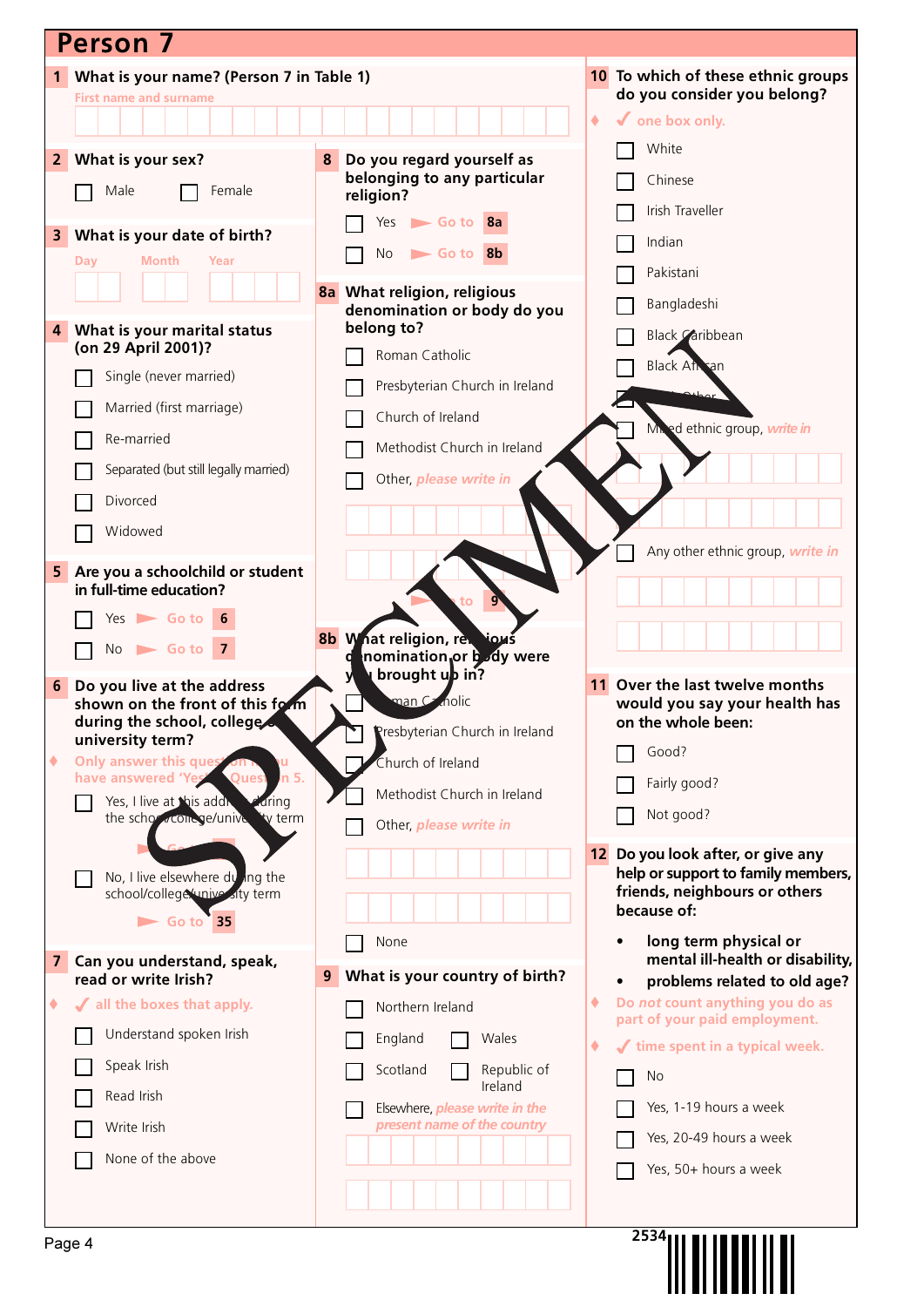|                 | <b>Person 7 - continued</b>                                                                                                                                                    |                                        |   |                                                                                       |
|-----------------|--------------------------------------------------------------------------------------------------------------------------------------------------------------------------------|----------------------------------------|---|---------------------------------------------------------------------------------------|
| ۰               | 13 Do you have any long-term illness, health problem or disability which<br>limits your daily activities or the work you can do?<br>Include problems which are due to old age. |                                        |   | 18 Were you actively looking for any<br>kind of paid work during the last<br>4 weeks? |
|                 | <b>No</b><br>Yes                                                                                                                                                               |                                        |   | No<br>Yes                                                                             |
|                 | 14 What was your usual address one year ago?                                                                                                                                   |                                        |   | 19 If a job had been available last<br>week, could you have started it                |
| $\blacklozenge$ | If you were a child at boarding school or a student one year ago, give the<br>address at which you were living during the school/college/university term.                      |                                        |   | within 2 weeks?                                                                       |
| ٠               | For a child born after 29 April 2000, $\checkmark$ 'No usual address one year ago'.                                                                                            |                                        |   | No<br>Yes                                                                             |
|                 | The address shown on the front of the form                                                                                                                                     |                                        |   | 20 Last week, were you waiting to<br>start a job already obtained?                    |
|                 | No usual address one year ago<br>Elsewhere, please write in below                                                                                                              | Same as Person 1                       |   | <b>No</b>                                                                             |
|                 |                                                                                                                                                                                |                                        |   | 21 Last week, were you any of the                                                     |
|                 |                                                                                                                                                                                |                                        |   | all the boxes that apply.                                                             |
|                 |                                                                                                                                                                                |                                        |   | Retired                                                                               |
|                 |                                                                                                                                                                                |                                        |   | <b>Szudent</b><br>Looking after home/family                                           |
|                 |                                                                                                                                                                                | <b>Postcode</b>                        |   | Permanently sick/disabled                                                             |
|                 |                                                                                                                                                                                |                                        |   | None of the above                                                                     |
|                 | 15 If you are aged 16 to 74                                                                                                                                                    |                                        |   | 22 Have you ever worked?                                                              |
|                 | If you are aged 15 and under, or 75 an Lover                                                                                                                                   | 35                                     |   | Yes, please write in the year you                                                     |
|                 | 16 Which of these qualifications do the have?                                                                                                                                  |                                        |   | last worked                                                                           |
| ۰               | all the qualifications, or the equi                                                                                                                                            | lents, that apply.                     |   | $\triangleright$ Go to 23<br>No, have never worked                                    |
|                 | GCSE (grades D-G), CSF (grades 2-5)                                                                                                                                            | NVQ Level 1,<br><b>GNVQ Foundation</b> |   | $\blacktriangleright$ Go to<br>35                                                     |
|                 | 1-4 CSEs (grade 1) -1-4 GQ<br>$\left($ grades $A$ , $\right)$ , $\Box$<br>1-4 'O' Level Passes                                                                                 | NVQ Level 2,<br>GNVQ Intermediate      |   | 23 Answer the remaining questions                                                     |
|                 | 5+ CSEs (gra 1), 5+ CSEs (gra 5 A-C),<br>Senior Certificate<br>5+ 'O'" evel Pas                                                                                                | NVQ Level 3,<br>GNVQ Advanced          |   | for the <i>main</i> job you were doing<br>last week, or if not working last           |
|                 | The Level, 1-3 AS Level & Advanced Senior                                                                                                                                      | NVQ Level 4, HNC, HND                  |   | week, your last main job.                                                             |
|                 | rtificate<br>Levels<br>$-evc(s, 4+)$                                                                                                                                           | NVQ Level 5                            | ۰ | Your main job is the job in which<br>you usually work the most hours.                 |
|                 | First Dec                                                                                                                                                                      |                                        |   | 24 Do (did) you work as an<br>employee or are (were) you                              |
|                 | Higher Degree                                                                                                                                                                  | No qualifications                      |   | self-employed?                                                                        |
|                 |                                                                                                                                                                                |                                        |   | Employee                                                                              |
|                 | 17 Last week, were you doing any work:                                                                                                                                         |                                        |   | Self-employed with employees                                                          |
|                 | as an employee, or on a Government sponsored training scheme,<br>as self-employed/freelance, or                                                                                |                                        |   | Self-employed/freelance without<br>employees                                          |
|                 | in your own/family business (including shop or farm)?                                                                                                                          |                                        |   | 25 How many people work                                                               |
| ٠               | √ 'Yes' if away from work ill, on maternity leave, on holiday or temporarily laid off.                                                                                         |                                        |   | (worked) for your employer at<br>the place where you work                             |
| ۰               | √ 'Yes' for any paid work, including casual or temporary work, even if only<br>for one hour.                                                                                   |                                        |   | (worked)?                                                                             |
| ٠               | √ 'Yes' if you worked, paid or unpaid, in your own/family business.                                                                                                            |                                        | ۰ | If you are (were) self-employed,<br>✔ to show how many people                         |
|                 | $\blacktriangleright$ Go to 23<br>Yes                                                                                                                                          |                                        |   | you employ (employed).<br>$1 - 9$<br>$10 - 24$                                        |
|                 | No<br>$\blacktriangleright$ Go to<br>18                                                                                                                                        |                                        |   | 25-499<br>500 or more                                                                 |
|                 | 2535                                                                                                                                                                           |                                        |   | Page 5                                                                                |
|                 |                                                                                                                                                                                |                                        |   |                                                                                       |
|                 |                                                                                                                                                                                |                                        |   |                                                                                       |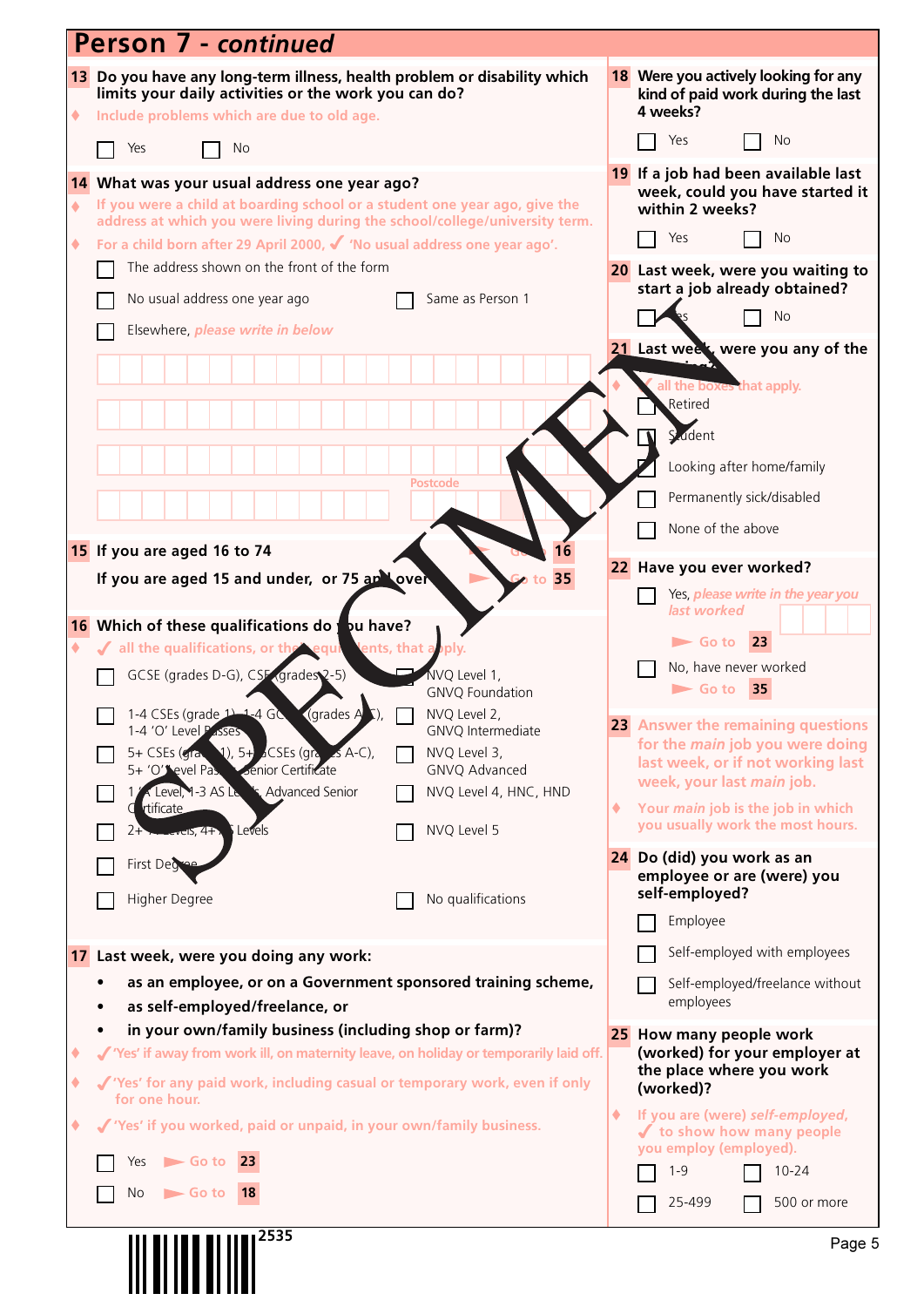|         | <b>Person 7 - continued</b>                                                                                                                |   |                                                                                                    |
|---------|--------------------------------------------------------------------------------------------------------------------------------------------|---|----------------------------------------------------------------------------------------------------|
|         | 26 What is (was) the full title of your main job?                                                                                          |   | 33 How do you usually travel to<br>work?                                                           |
| ۰       | For example, PRIMARY SCHOOL TEACHER, STATE REGISTERED NURSE, CAR<br>MECHANIC, TELEVISION SERVICE ENGINEER, BENEFITS ASSISTANT.             | ۰ | $\sqrt{\ }$ one box only.                                                                          |
| ۰       | Civil Servants, Local Government Officers - give job title not grade or pay band.                                                          | ۰ | $\blacktriangleright$ the box for the longest part, by<br>distance, of your usual journey to work. |
|         |                                                                                                                                            |   | Work mainly at or from home                                                                        |
|         |                                                                                                                                            |   | Train                                                                                              |
|         |                                                                                                                                            |   | Bus, minibus or coach (public or<br>private)                                                       |
|         | 27 Describe what you do (did) in your main job.                                                                                            |   | Motor cycle, scooter or moped                                                                      |
|         |                                                                                                                                            |   | Driving a car or van                                                                               |
|         |                                                                                                                                            |   | Car on van pool, sharing driving                                                                   |
|         | 28 Do (did) you supervise any other employees?                                                                                             |   | a car or van                                                                                       |
| ۰       | A supervisor or foreman is responsible for overseeing the work of other<br>employees on a day-to-day basis.                                |   |                                                                                                    |
|         | Yes<br>No                                                                                                                                  |   | Bicv                                                                                               |
|         | 29 What is (was) the business of your employer at the place $w_{\text{A}}$ be you                                                          |   | On Foot                                                                                            |
| ۰       | work (worked)?<br><b>ARY EDUC</b><br>For example, MAKING SHOES, REPAIRING CARS, SECOND                                                     |   | Other                                                                                              |
|         | <b>FOOD WHOLESALE, CLOTHING RETAIL, DOCTOR'S SUR</b>                                                                                       |   | 34 How many hours a week do you                                                                    |
| ۰       | If you are (were) self-employed/freelance or have<br>ad) yo<br>what is (was) the nature of your business?                                  |   | usually work in your main job?                                                                     |
| ۰       | <b>Civil Servants, Local Government Officers -</b><br>se sp<br>vour<br>sartment.                                                           |   | Answer to nearest whole hour.<br>Give average for last four weeks.                                 |
|         |                                                                                                                                            |   | Number of hours<br>worked a week                                                                   |
|         |                                                                                                                                            |   | <b>35 THERE ARE NO MORE</b>                                                                        |
|         | 30 If you were working last<br>31<br>Go to<br>еk                                                                                           |   | <b>QUESTIONS FOR PERSON 7.</b>                                                                     |
|         | If you were not workin<br>Go to 35<br>last <b>W</b><br>ek.                                                                                 |   | Go to questions for Person 8.                                                                      |
|         | 31 What is the full name of the organisation you work for in your main job?                                                                |   |                                                                                                    |
| ٠<br>٠  | ne box below as appropriate.<br>Write in t<br>name or <b>√</b><br>e your own busi<br>s, write in the name.<br>If you ha                    |   | If there are no more people in<br>your household please leave                                      |
|         |                                                                                                                                            |   | the following pages blank.                                                                         |
|         |                                                                                                                                            | ٠ | Remember to sign the                                                                               |
|         |                                                                                                                                            |   | Declaration on the front page<br>of your Household Form.                                           |
|         | Self-employed/freelance<br>Work for a private individual                                                                                   |   |                                                                                                    |
| 32<br>٠ | What is the address of the place where you work in your main job?<br>Write in the address or $\blacklozenge$ one box below as appropriate. |   |                                                                                                    |
| ۰       | If you report to a depot, write in the depot address.                                                                                      |   |                                                                                                    |
|         |                                                                                                                                            |   |                                                                                                    |
|         |                                                                                                                                            |   |                                                                                                    |
|         |                                                                                                                                            |   |                                                                                                    |
|         | Postcode                                                                                                                                   |   |                                                                                                    |
|         |                                                                                                                                            |   |                                                                                                    |
|         | Mainly work at<br>Offshore installation<br>No fixed place<br>or from home                                                                  |   |                                                                                                    |
| Page 6  |                                                                                                                                            |   | $^{2536}$ III                                                                                      |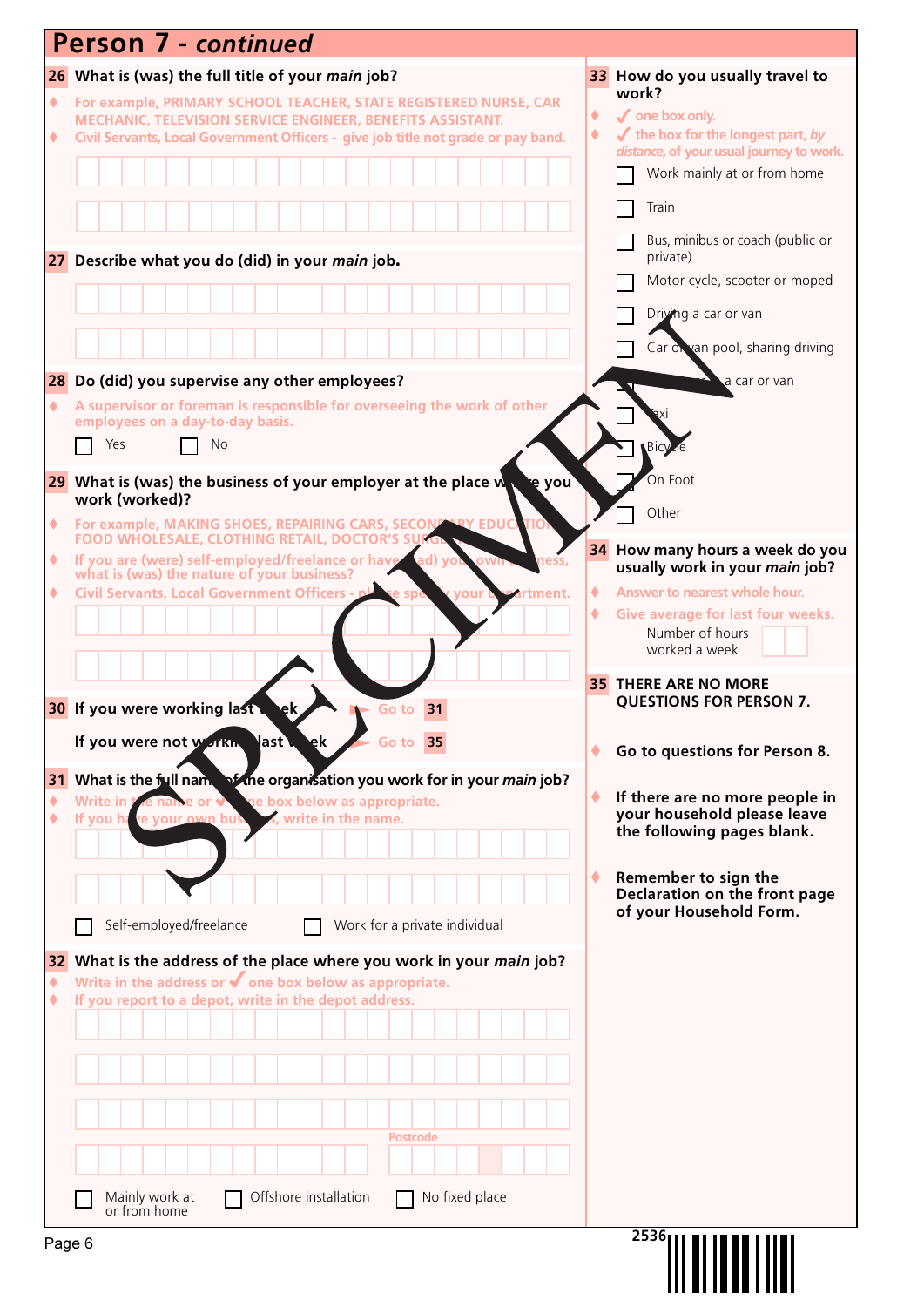|                | <b>Person 8</b>                                                                     |                                                                      |                 |                                                                     |
|----------------|-------------------------------------------------------------------------------------|----------------------------------------------------------------------|-----------------|---------------------------------------------------------------------|
|                | 1 What is your name? (Person 8 in Table 1)                                          |                                                                      |                 | 10 To which of these ethnic groups                                  |
|                | <b>First name and surname</b>                                                       |                                                                      |                 | do you consider you belong?                                         |
|                |                                                                                     |                                                                      | ۰               | ◆ one box only.                                                     |
| $\overline{2}$ | What is your sex?                                                                   | Do you regard yourself as<br>8                                       |                 | White                                                               |
|                | Male<br>Female                                                                      | belonging to any particular                                          |                 | Chinese                                                             |
|                |                                                                                     | religion?                                                            |                 | Irish Traveller                                                     |
| 3              | What is your date of birth?                                                         | Go to 8a<br>Yes                                                      |                 | Indian                                                              |
|                | Month<br>Year<br>Day                                                                | $\blacktriangleright$ Go to $8b$<br>No.                              |                 | Pakistani                                                           |
|                |                                                                                     | 8a What religion, religious                                          |                 | Bangladeshi                                                         |
| $\overline{4}$ | What is your marital status                                                         | denomination or body do you<br>belong to?                            |                 |                                                                     |
|                | (on 29 April 2001)?                                                                 | Roman Catholic                                                       |                 | <b>Black Caribbean</b>                                              |
|                | Single (never married)                                                              | Presbyterian Church in Ireland                                       |                 | <b>Black African</b>                                                |
|                | Married (first marriage)                                                            |                                                                      |                 | <b>Black Other</b>                                                  |
|                | Re-married                                                                          | Church of <b>Jelano</b>                                              |                 | Mixed ethnic group, write in                                        |
|                | Separated (but still legally married)                                               | Methodis<br>urch in h<br>nd                                          |                 |                                                                     |
|                | Divorced                                                                            | Other, plea                                                          |                 |                                                                     |
|                |                                                                                     |                                                                      |                 |                                                                     |
|                | Widowed                                                                             |                                                                      |                 | Any other ethnic group, write in                                    |
| 5 <sub>1</sub> | Are you a schoolchild or student                                                    |                                                                      |                 |                                                                     |
|                | in full-time education?                                                             | 9<br>Go to                                                           |                 |                                                                     |
|                | $Yes$ Go to                                                                         | 8b <i>y</i> /hat religion, religious                                 |                 |                                                                     |
|                | No<br>7                                                                             | denomination or body were                                            |                 |                                                                     |
| 6              | Do you live at the<br>dress                                                         | you brought up in?<br>Roman Catholic                                 | 11              | Over the last twelve months                                         |
|                | shown on the front this form<br>during the school, control for                      |                                                                      |                 | would you say your health has<br>on the whole been:                 |
|                | univers<br>term?                                                                    | Presbyterian Church in Ireland                                       |                 | Good?                                                               |
|                | his question if you<br><b>A</b> answe<br><b>Ves' to Question 5.</b><br>have answere | Church of Ireland                                                    |                 | Fairly good?                                                        |
|                | e at this address during                                                            | Methodist Church in Ireland                                          |                 | Not good?                                                           |
|                | the sch bol/college/university term                                                 | Other, please write in                                               |                 |                                                                     |
|                | Go to 7                                                                             |                                                                      | 12 <sup>2</sup> | Do you look after, or give any                                      |
|                | No, I live elsewhere during the<br>school/college/university term                   |                                                                      |                 | help or support to family members,<br>friends, neighbours or others |
|                | $\triangleright$ Go to 35                                                           |                                                                      |                 | because of:                                                         |
|                |                                                                                     | None                                                                 |                 | long term physical or                                               |
| $\mathbf{7}$   | Can you understand, speak,<br>read or write Irish?                                  | What is your country of birth?<br>9                                  |                 | mental ill-health or disability,<br>problems related to old age?    |
| ۰              | √ all the boxes that apply.                                                         | Northern Ireland                                                     | ۰               | Do not count anything you do as                                     |
|                | Understand spoken Irish                                                             | England<br>Wales                                                     |                 | part of your paid employment.                                       |
|                | Speak Irish                                                                         | Scotland<br>Republic of                                              | ٠               | $\blacktriangledown$ time spent in a typical week.                  |
|                | Read Irish                                                                          | Ireland                                                              |                 | No                                                                  |
|                | Write Irish                                                                         | Elsewhere, <i>please write in the</i><br>present name of the country |                 | Yes, 1-19 hours a week                                              |
|                | None of the above                                                                   |                                                                      |                 | Yes, 20-49 hours a week                                             |
|                |                                                                                     |                                                                      |                 | Yes, 50+ hours a week                                               |
|                |                                                                                     |                                                                      |                 |                                                                     |
|                | <b>III BI IBBBII I BI <math>2537</math></b>                                         |                                                                      |                 | Dao 7                                                               |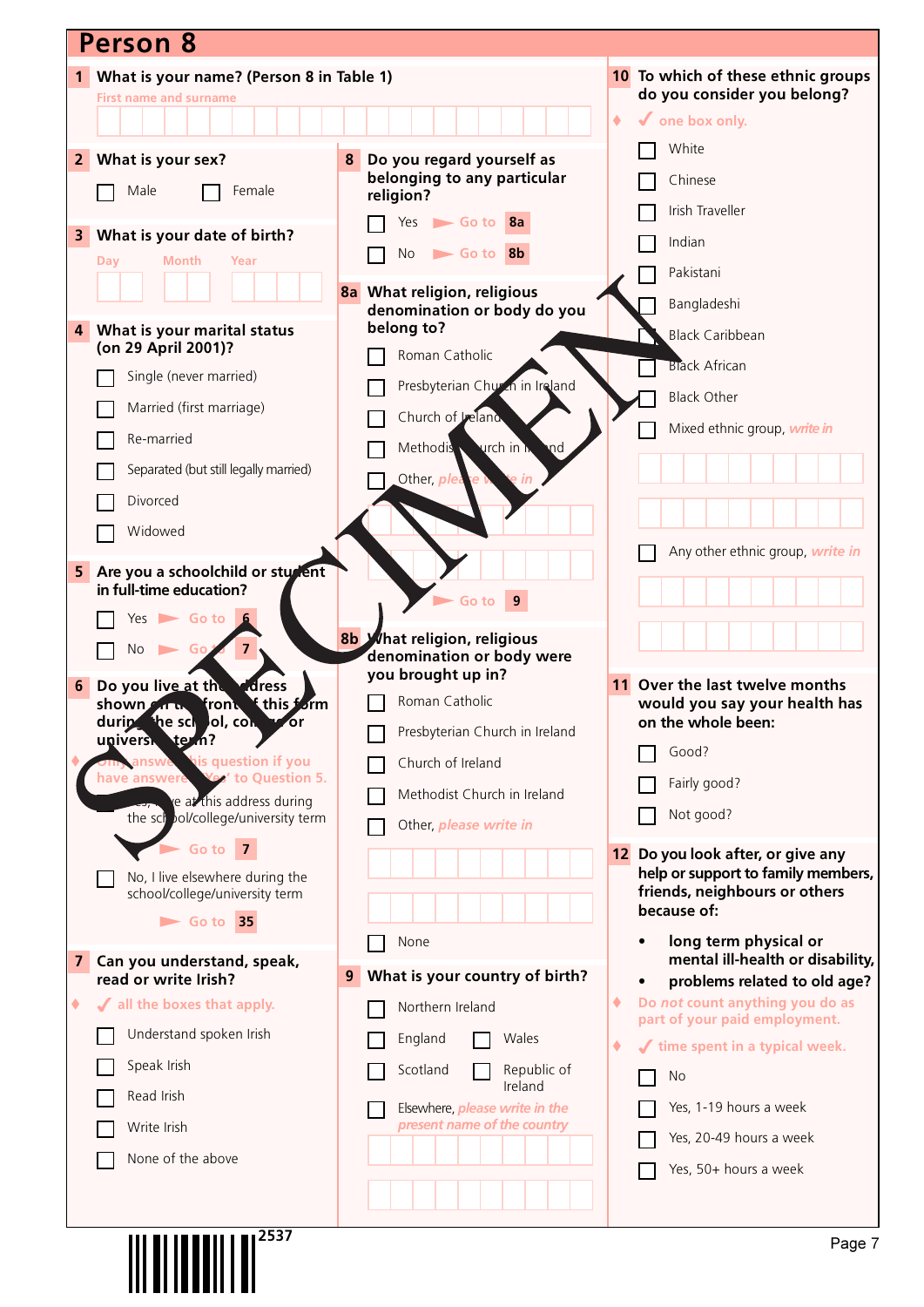|        | <b>Person 8 - continued</b>                                                                                                                                                    |                                        |   |                                                                                       |
|--------|--------------------------------------------------------------------------------------------------------------------------------------------------------------------------------|----------------------------------------|---|---------------------------------------------------------------------------------------|
| ۰      | 13 Do you have any long-term illness, health problem or disability which<br>limits your daily activities or the work you can do?<br>Include problems which are due to old age. |                                        |   | 18 Were you actively looking for any<br>kind of paid work during the last<br>4 weeks? |
|        | Yes<br>No                                                                                                                                                                      |                                        |   | No<br>Yes                                                                             |
|        | 14 What was your usual address one year ago?                                                                                                                                   |                                        |   | 19 If a job had been available last<br>week, could you have started it                |
| ٠      | If you were a child at boarding school or a student one year ago, give the<br>address at which you were living during the school/college/university term.                      |                                        |   | within 2 weeks?                                                                       |
| ۰      | For a child born after 29 April 2000, √ 'No usual address one year ago'.                                                                                                       |                                        |   | Yes<br>No.                                                                            |
|        | The address shown on the front of the form                                                                                                                                     |                                        |   | 20 Last week, were you waiting to<br>start a job already obtained?                    |
|        | No usual address one year ago                                                                                                                                                  | Same as Person 1                       |   | <b>No</b>                                                                             |
|        | Elsewhere, please write in below                                                                                                                                               |                                        |   | 21 Last week, were you any of the                                                     |
|        |                                                                                                                                                                                |                                        |   | <b>Lawing?</b><br>that apply.<br>all the p                                            |
|        |                                                                                                                                                                                |                                        |   | Retired                                                                               |
|        |                                                                                                                                                                                |                                        |   | Sti <sub>dent</sub>                                                                   |
|        |                                                                                                                                                                                | <b>Postcode</b>                        |   | Looking after home/family                                                             |
|        |                                                                                                                                                                                |                                        |   | Permanently sick/disabled                                                             |
|        | 15 If you are aged 16 to 74                                                                                                                                                    |                                        |   | None of the above                                                                     |
|        | If you are aged 15 and under, or 75 and over                                                                                                                                   | to $35$                                |   | 22 Have you ever worked?                                                              |
|        | 16 Which of these qualifications do y u have?                                                                                                                                  |                                        |   | Yes, <i>please write in the year you</i><br>last worked                               |
|        | all the qualifications, or their equiv                                                                                                                                         | ents, that apply                       |   | <b>23</b><br>$\blacktriangleright$ Go to                                              |
|        | GCSE (grades D-G), CSE (grades 2-5)                                                                                                                                            | VQ Level 1,<br>GNVQ Foundation         |   | No, have never worked<br>$\blacktriangleright$ Go to<br>35                            |
|        | 1-4 CSEs (grade 1), 1-4 GC $\sqrt{g}$ rades A- $\sqrt{g}$ , $\Box$ NVQ Level 2,                                                                                                |                                        |   | 23 Answer the remaining questions                                                     |
|        | 1-4 'O' Level Paraco<br>$5+$ CSEs (gr. $\sqrt{1}$ ), $5+\sqrt{2}$ SEs (gr.                                                                                                     | GNVQ Intermediate<br>NVQ Level 3,      |   | for the <i>main</i> job you were doing                                                |
|        | 5+ 'O' Level Pas Serior Certificate<br>$1'$ <sup><math>\mu</math></sup> $\le$ $\frac{1}{2}$ $-3$ AS $\ln$<br>Advanced Senior                                                   | GNVQ Advanced<br>NVQ Level 4, HNC, HND |   | last week, or if not working last<br>week, your last main job.                        |
|        | tificate<br>Cel                                                                                                                                                                |                                        | ۰ | Your main job is the job in which<br>you usually work the most hours.                 |
|        | 2+<br>evers                                                                                                                                                                    | NVQ Level 5                            |   | 24 Do (did) you work as an                                                            |
|        | First Degree                                                                                                                                                                   |                                        |   | employee or are (were) you<br>self-employed?                                          |
|        | Higher Degree                                                                                                                                                                  | No qualifications                      |   | Employee                                                                              |
|        | 17 Last week, were you doing any work:                                                                                                                                         |                                        |   | Self-employed with employees                                                          |
|        | as an employee, or on a Government sponsored training scheme,                                                                                                                  |                                        |   | Self-employed/freelance without                                                       |
|        | as self-employed/freelance, or                                                                                                                                                 |                                        |   | employees                                                                             |
| ٠      | in your own/family business (including shop or farm)?<br>√ 'Yes' if away from work ill, on maternity leave, on holiday or temporarily laid off.                                |                                        |   | 25 How many people work<br>(worked) for your employer at                              |
| ۰      | √ 'Yes' for any paid work, including casual or temporary work, even if only                                                                                                    |                                        |   | the place where you work<br>(worked)?                                                 |
| ٠      | for one hour.<br>√ 'Yes' if you worked, paid or unpaid, in your own/family business.                                                                                           |                                        | ۰ | If you are (were) self-employed,                                                      |
|        | $\blacktriangleright$ Go to 23<br>Yes                                                                                                                                          |                                        |   | ✔ to show how many people<br>you employ (employed).                                   |
|        | No<br>$\blacktriangleright$ Go to<br>18                                                                                                                                        |                                        |   | $1 - 9$<br>$10 - 24$                                                                  |
|        |                                                                                                                                                                                |                                        |   | 25-499<br>500 or more                                                                 |
| Page 8 |                                                                                                                                                                                |                                        |   | 2538                                                                                  |
|        |                                                                                                                                                                                |                                        |   |                                                                                       |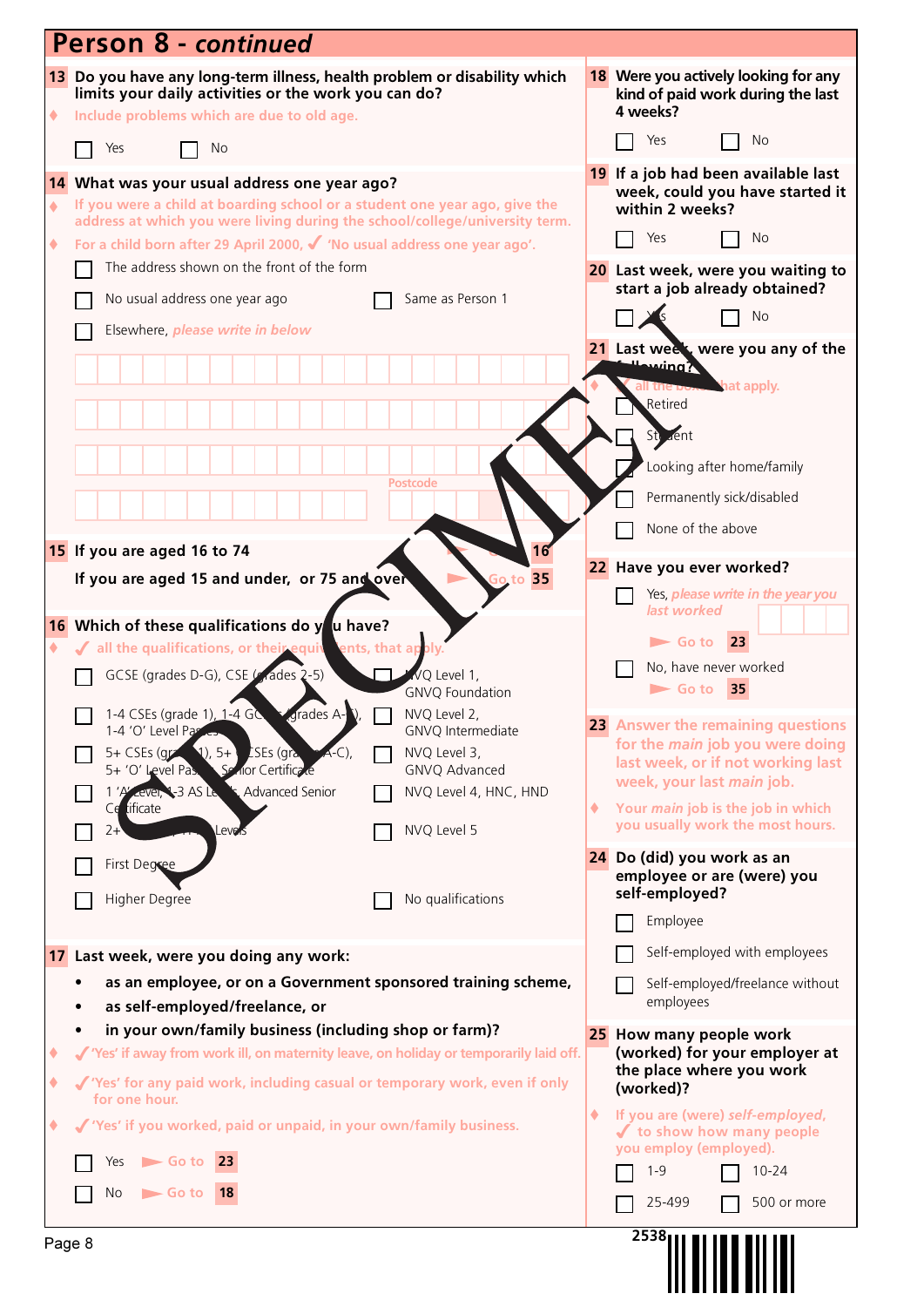|                      | <b>Person 8 - continued</b>                                                                                                                                                                                         |        |                                                                                                        |
|----------------------|---------------------------------------------------------------------------------------------------------------------------------------------------------------------------------------------------------------------|--------|--------------------------------------------------------------------------------------------------------|
|                      | 26 What is (was) the full title of your main job?                                                                                                                                                                   |        | 33 How do you usually travel to                                                                        |
| $\blacklozenge$<br>۰ | For example, PRIMARY SCHOOL TEACHER, STATE REGISTERED NURSE, CAR<br>MECHANIC, TELEVISION SERVICE ENGINEER, BENEFITS ASSISTANT.<br>Civil Servants, Local Government Officers - give job title not grade or pay band. | ۰<br>٠ | work?<br>$\sqrt{\ }$ one box only.<br>$\blacktriangleright$ the box for the longest part, by           |
|                      |                                                                                                                                                                                                                     |        | distance, of your usual journey to work.<br>Work mainly at or from home                                |
|                      |                                                                                                                                                                                                                     |        | Train                                                                                                  |
|                      | 27 Describe what you do (did) in your main job.                                                                                                                                                                     |        | Bus, minibus or coach (public or<br>private)                                                           |
|                      |                                                                                                                                                                                                                     |        | Notor cycle, scooter or moped<br>Driving a car or van                                                  |
|                      |                                                                                                                                                                                                                     |        | Car or van pool, sharing driving                                                                       |
|                      | 28 Do (did) you supervise any other employees?                                                                                                                                                                      |        | Passenger in a car or van                                                                              |
| ۰                    | A supervisor or foreman is responsible for overseeing the work<br>employees on a day-to-day basis.                                                                                                                  |        | Taxi                                                                                                   |
|                      | Yes<br>No                                                                                                                                                                                                           |        | Bicycle                                                                                                |
|                      | 29 What is (was) the business of your employer a<br>blace v here<br>work (worked)?                                                                                                                                  |        | On Foot                                                                                                |
| ۰                    | <b>Y EDUCATION,</b><br><b>COND</b><br>For example, MAKING SHOES, REPAIRING CARS,                                                                                                                                    |        | Other                                                                                                  |
| ۰                    | FOOD WHOLESALE, CLOTHING RETAIL, DOATOR'S<br><b>RGERY</b><br>If you are (were) self-employed/freelance or have (h)<br>vour own business,<br>what is (was) the nature of your business?                              |        | 34 How many hours a week do you<br>usually work in your main job?                                      |
| ۰                    | Civil Servants, Local Government Of ters - please specity your Department.                                                                                                                                          | ۰<br>۰ | Answer to nearest whole hour.<br>Give average for last four weeks.<br>Number of hours<br>worked a week |
|                      | 30 If you were x king st wee<br>$\blacktriangleright$ Go to<br>31                                                                                                                                                   |        | <b>35 THERE ARE NO MORE</b><br><b>QUESTIONS FOR PERSON 8.</b>                                          |
|                      | If you were not wilking last week<br>$\triangleright$ Go to 35                                                                                                                                                      |        | Go to questions for Person 9.                                                                          |
| ٠<br>٠               | me oxthe organisation you work for in your main job?<br>31 What<br>Write in the name $\mathbf r \blacktriangleright$ one box below as appropriate.<br>wn business, write in the name.<br>If you have your           |        | If there are no more people in<br>your household please leave<br>the following pages blank.            |
|                      | Self-employed/freelance<br>Work for a private individual                                                                                                                                                            | ٠      | Remember to sign the<br>Declaration on the front page<br>of your Household Form.                       |
| 32                   | What is the address of the place where you work in your main job?                                                                                                                                                   |        |                                                                                                        |
| ٠<br>٠               | Write in the address or $\blacklozenge$ one box below as appropriate.<br>If you report to a depot, write in the depot address.                                                                                      |        |                                                                                                        |
|                      |                                                                                                                                                                                                                     |        |                                                                                                        |
|                      |                                                                                                                                                                                                                     |        |                                                                                                        |
|                      |                                                                                                                                                                                                                     |        |                                                                                                        |
|                      | <b>Postcode</b>                                                                                                                                                                                                     |        |                                                                                                        |
|                      | No fixed place<br>Mainly work at<br>Offshore installation<br>or from home                                                                                                                                           |        |                                                                                                        |
|                      | 2539                                                                                                                                                                                                                |        | Page 9                                                                                                 |
|                      |                                                                                                                                                                                                                     |        |                                                                                                        |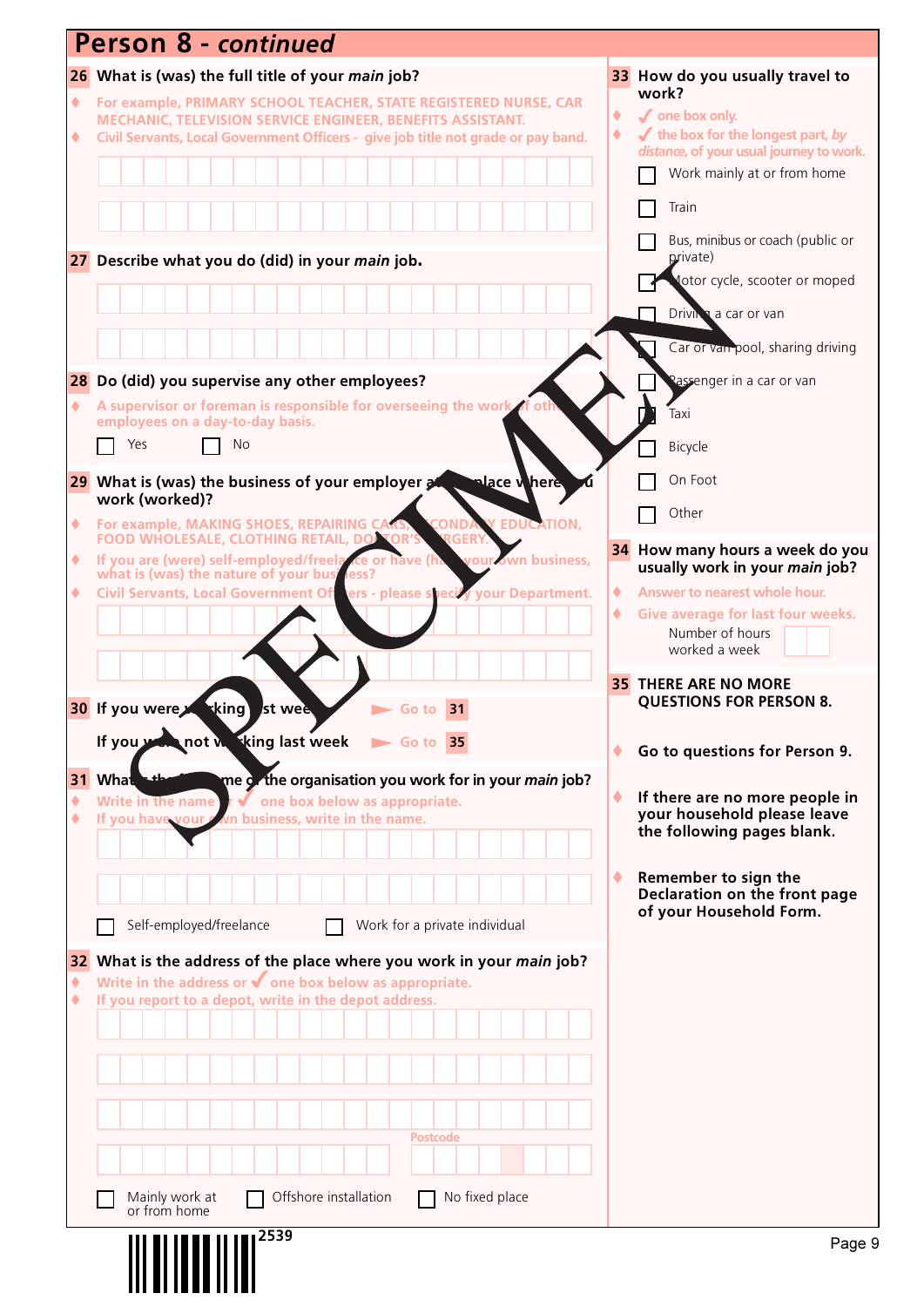|                | <b>Person 9</b>                                                  |                                                            |   |                                                                         |
|----------------|------------------------------------------------------------------|------------------------------------------------------------|---|-------------------------------------------------------------------------|
| 1              | What is your name? (Person 9 in Table 1)                         |                                                            |   | 10 To which of these ethnic groups                                      |
|                | <b>First name and surname</b>                                    |                                                            |   | do you consider you belong?                                             |
|                |                                                                  |                                                            | ٠ | $\checkmark$ one box only.                                              |
| 2 <sup>1</sup> | What is your sex?                                                | Do you regard yourself as<br>8                             |   | White                                                                   |
|                | Male<br>Female                                                   | belonging to any particular<br>religion?                   |   | Chinese                                                                 |
|                |                                                                  | Go to 8a<br>Yes                                            |   | Irish Traveller                                                         |
| 3              | What is your date of birth?<br>Month<br>Day<br>Year              | No<br>$\blacktriangleright$ Go to $8b$                     |   | Indian                                                                  |
|                |                                                                  |                                                            |   | Pakistani                                                               |
|                |                                                                  | 8a What religion, religious<br>denomination or body do you |   | Bangladeshi                                                             |
| 4              | What is your marital status<br>(on 29 April 2001)?               | belong to?                                                 |   | B <sup>L</sup> Ck Caribbean                                             |
|                | Single (never married)                                           | Roman Catholic                                             |   | <b>Black frican</b>                                                     |
|                |                                                                  | Presbyterian Church in Ireland                             |   |                                                                         |
|                | Married (first marriage)                                         | Church of Ireland                                          |   | Mixed ethnic group, write in                                            |
|                | Re-married                                                       | Methodist Church in Irelap                                 |   |                                                                         |
|                | Separated (but still legally married)                            | Other, please write                                        |   |                                                                         |
|                | Divorced                                                         |                                                            |   |                                                                         |
|                | Widowed                                                          |                                                            |   | Any other ethnic group, write in                                        |
| 5              | Are you a schoolchild or student                                 |                                                            |   |                                                                         |
|                | in full-time education?                                          | Go to                                                      |   |                                                                         |
|                | $Yes$ Go to 6                                                    | What religion, ligious                                     |   |                                                                         |
|                | $No \rightharpoonup Go$ to 7                                     | denomination or body were                                  |   |                                                                         |
| 6              | Do you live at the address                                       | vou brought up in?                                         |   | 11 Over the last twelve months                                          |
|                | shown on the front of this form<br>during the school, college    | <b>A</b> Catholic                                          |   | would you say your health has<br>on the whole been:                     |
|                | university term?                                                 | Presbyterian Church in Ireland                             |   | Good?                                                                   |
| ۰              | Only answer this<br>f vou<br>to Q<br>have answered<br>estion 5.  | Church of Ireland                                          |   | Fairly good?                                                            |
|                | Yes, I live at this a<br>ess during                              | Methodist Church in Ireland                                |   | Not good?                                                               |
|                | the chool/college/un<br><b>ersity term</b>                       | Other, please write in                                     |   |                                                                         |
|                |                                                                  |                                                            |   | 12 Do you look after, or give any<br>help or support to family members, |
|                | No, I live elsewhere during the<br>school/colleadeniversity term |                                                            |   | friends, neighbours or others                                           |
|                | $\triangleright$ Go to 35                                        |                                                            |   | because of:                                                             |
| $\mathbf{7}$   | Can you understand, speak,                                       | None                                                       |   | long term physical or<br>$\bullet$<br>mental ill-health or disability,  |
|                | read or write Irish?                                             | What is your country of birth?<br>9                        |   | problems related to old age?                                            |
| ٠              | If all the boxes that apply.                                     | Northern Ireland                                           | ٠ | Do not count anything you do as<br>part of your paid employment.        |
|                | Understand spoken Irish                                          | England<br>Wales                                           | ٠ | time spent in a typical week.<br>$\sqrt{}$                              |
|                | Speak Irish                                                      | Republic of<br>Scotland                                    |   | No                                                                      |
|                | Read Irish                                                       | Ireland<br>Elsewhere, please write in the                  |   | Yes, 1-19 hours a week                                                  |
|                | Write Irish                                                      | present name of the country                                |   | Yes, 20-49 hours a week                                                 |
|                | None of the above                                                |                                                            |   | Yes, 50+ hours a week                                                   |
|                |                                                                  |                                                            |   |                                                                         |
|                |                                                                  |                                                            |   | $7FAD$                                                                  |

Page 10

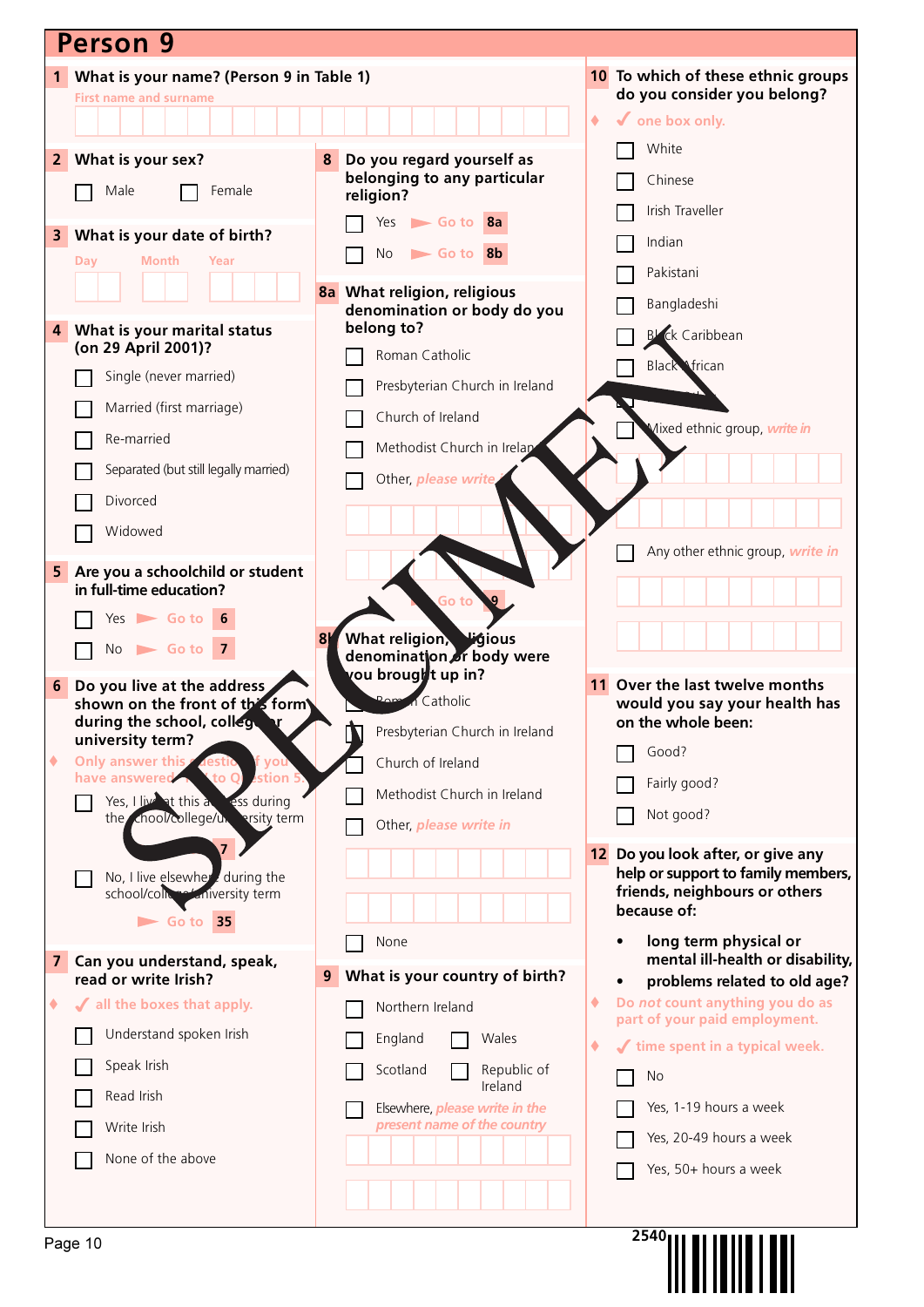|   | <b>Person 9 - continued</b>                                                                                                                                                    |                                             |                                                                                       |
|---|--------------------------------------------------------------------------------------------------------------------------------------------------------------------------------|---------------------------------------------|---------------------------------------------------------------------------------------|
| ۰ | 13 Do you have any long-term illness, health problem or disability which<br>limits your daily activities or the work you can do?<br>Include problems which are due to old age. |                                             | 18 Were you actively looking for any<br>kind of paid work during the last<br>4 weeks? |
|   | <b>No</b><br>Yes                                                                                                                                                               |                                             | Yes<br>No                                                                             |
|   | 14 What was your usual address one year ago?                                                                                                                                   |                                             | 19 If a job had been available last                                                   |
|   | If you were a child at boarding school or a student one year ago, give the                                                                                                     |                                             | week, could you have started it<br>within 2 weeks?                                    |
|   | address at which you were living during the school/college/university term.<br>For a child born after 29 April 2000, √ 'No usual address one year ago'.                        |                                             | Yes<br>No                                                                             |
| ٠ | The address shown on the front of the form                                                                                                                                     |                                             | 20 Last week, were you waiting to                                                     |
|   | No usual address one year ago                                                                                                                                                  | Same as Person 1                            | tart a job already obtained?                                                          |
|   | Elsewhere, please write in below                                                                                                                                               |                                             | <b>No</b><br>Yes                                                                      |
|   |                                                                                                                                                                                |                                             | 21 Last wek, were you any of the                                                      |
|   |                                                                                                                                                                                |                                             | following?<br>all the boxes that apply.                                               |
|   |                                                                                                                                                                                |                                             | Retired                                                                               |
|   |                                                                                                                                                                                |                                             | Student                                                                               |
|   |                                                                                                                                                                                | ode                                         | Looking after home/family                                                             |
|   |                                                                                                                                                                                |                                             | Permanently sick/disabled                                                             |
|   |                                                                                                                                                                                |                                             | None of the above                                                                     |
|   | 15 If you are aged 16 to 74                                                                                                                                                    | Go to 16                                    | 22 Have you ever worked?                                                              |
|   | If you are aged 15 and under, or 75 and over                                                                                                                                   | Go to 35                                    | Yes, <i>please write in the year you</i><br>last worked                               |
|   | 16 Which of these qualifications so you have?<br>all the qualifications, or their                                                                                              | is, that apply.                             | 23<br>$\blacktriangleright$ Go to                                                     |
|   | GCSE (grades D-G) SZ (grades -5)                                                                                                                                               | NVQ Level 1,                                | No, have never worked                                                                 |
|   |                                                                                                                                                                                | <b>GNVO Foundation</b>                      | $\blacktriangleright$ Go to<br>35                                                     |
|   | $SE$ (grades A-C),<br>$1), 1 - 4$<br>$\Box$ 1-4<br>(grad<br>$-4'0''$<br>rel Passes                                                                                             | NVQ Level 2,<br>$\Box$<br>GNVQ Intermediate | 23 Answer the remaining questions                                                     |
|   | $\mathcal{F}$ CSEs (g), $\mathcal{F}$ 1), 5+ GCSEs (grades A-C),<br>5+ 'O' Level Press Senior Certificate                                                                      | NVQ Level 3,<br>GNVQ Advanced               | for the <i>main</i> job you were doing<br>last week, or if not working last           |
|   | -3 As Levels, Advanced Senior                                                                                                                                                  | NVQ Level 4, HNC, HND                       | week, your last main job.                                                             |
|   | Certificate<br>2 'A' Levels, 4+ AS Levels                                                                                                                                      | NVQ Level 5                                 | Your main job is the job in which<br>۰<br>you usually work the most hours.            |
|   |                                                                                                                                                                                |                                             | 24 Do (did) you work as an                                                            |
|   | First Degree                                                                                                                                                                   |                                             | employee or are (were) you<br>self-employed?                                          |
|   | Higher Degree                                                                                                                                                                  | No qualifications                           | Employee                                                                              |
|   |                                                                                                                                                                                |                                             | Self-employed with employees                                                          |
|   | 17 Last week, were you doing any work:<br>as an employee, or on a Government sponsored training scheme,                                                                        |                                             | Self-employed/freelance without                                                       |
|   | as self-employed/freelance, or                                                                                                                                                 |                                             | employees                                                                             |
|   | in your own/family business (including shop or farm)?                                                                                                                          |                                             | 25 How many people work                                                               |
| ٠ | 'Yes' if away from work ill, on maternity leave, on holiday or temporarily laid off.                                                                                           |                                             | (worked) for your employer at<br>the place where you work                             |
| ٠ | √ 'Yes' for any paid work, including casual or temporary work, even if only<br>for one hour.                                                                                   |                                             | (worked)?                                                                             |
|   | √ 'Yes' if you worked, paid or unpaid, in your own/family business.                                                                                                            |                                             | If you are (were) self-employed,<br>✔ to show how many people                         |
|   | $\blacktriangleright$ Go to<br><b>23</b><br>Yes                                                                                                                                |                                             | you employ (employed).                                                                |
|   | No<br>$\blacktriangleright$ Go to<br>18                                                                                                                                        |                                             | $1 - 9$<br>$10 - 24$                                                                  |
|   |                                                                                                                                                                                |                                             | 500 or more<br>25-499                                                                 |
|   | 2541                                                                                                                                                                           |                                             | Page 11                                                                               |
|   |                                                                                                                                                                                |                                             |                                                                                       |
|   |                                                                                                                                                                                |                                             |                                                                                       |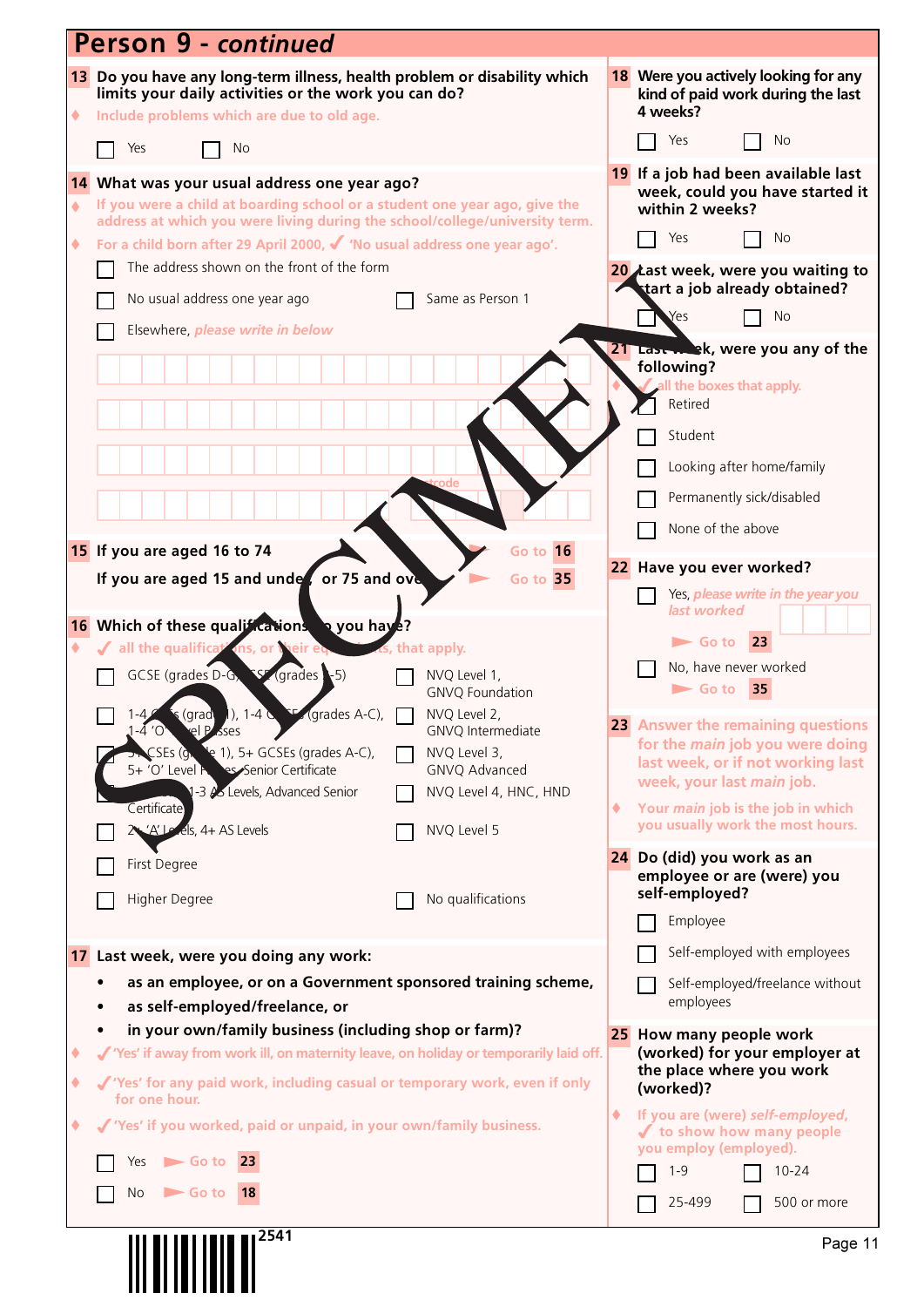|         | <b>Person 9 - continued</b>                                                                                                                                                                                         |        |                                                                                     |  |  |  |  |
|---------|---------------------------------------------------------------------------------------------------------------------------------------------------------------------------------------------------------------------|--------|-------------------------------------------------------------------------------------|--|--|--|--|
|         | 26 What is (was) the full title of your main job?                                                                                                                                                                   |        | 33 How do you usually travel to<br>work?                                            |  |  |  |  |
| ۰<br>۰  | For example, PRIMARY SCHOOL TEACHER, STATE REGISTERED NURSE, CAR<br>MECHANIC, TELEVISION SERVICE ENGINEER, BENEFITS ASSISTANT.<br>Civil Servants, Local Government Officers - give job title not grade or pay band. | ۰<br>٠ | $\sqrt{\ }$ one box only.<br>$\blacktriangleright$ the box for the longest part, by |  |  |  |  |
|         |                                                                                                                                                                                                                     |        | distance, of your usual journey to work.<br>Work mainly at or from home             |  |  |  |  |
|         |                                                                                                                                                                                                                     |        | Train                                                                               |  |  |  |  |
|         | 27 Describe what you do (did) in your main job.                                                                                                                                                                     |        | Bus, minibus or coach (public or<br>private)                                        |  |  |  |  |
|         |                                                                                                                                                                                                                     |        | Motor cycle, scooter or moped                                                       |  |  |  |  |
|         |                                                                                                                                                                                                                     |        | Driving a car or van<br>Car or van pool, sharing driving                            |  |  |  |  |
|         | 28 Do (did) you supervise any other employees?                                                                                                                                                                      |        | in a car or van<br>Passenge                                                         |  |  |  |  |
| ۰       | A supervisor or foreman is responsible for overseeing the work of other<br>employees on a day-to-day basis.                                                                                                         |        | Iaxi                                                                                |  |  |  |  |
|         | Yes<br>No.                                                                                                                                                                                                          |        | Bio<br>cle                                                                          |  |  |  |  |
|         | 29 What is (was) the business of your employer at the place where you<br>work (worked)?                                                                                                                             |        | On Foo                                                                              |  |  |  |  |
| ۰       | For example, MAKING SHOES, REPAIRING CARS, SECONDARY EDUCAT<br>FOOD WHOLESALE, CLOTHING RETAIL, DOCTOR'S SURGERY.                                                                                                   |        | Othe                                                                                |  |  |  |  |
| ۰       | If you are (were) self-employed/freelance or have (had) your own busin<br>what is (was) the nature of your business?                                                                                                |        | 34 H many hours a week do you<br>usually work in your main job?                     |  |  |  |  |
| ۰       | Civil Servants, Local Government Officers - please specify                                                                                                                                                          |        | Answer to nearest whole hour.<br>Give average for last four weeks.                  |  |  |  |  |
|         |                                                                                                                                                                                                                     |        | Number of hours<br>worked a week                                                    |  |  |  |  |
|         |                                                                                                                                                                                                                     |        | <b>35 THERE ARE NO MORE</b><br><b>QUESTIONS FOR PERSON 9.</b>                       |  |  |  |  |
|         | 30 If you were working last week<br>31<br>If you were not working last reek                                                                                                                                         |        |                                                                                     |  |  |  |  |
|         | 31 What is the full name of the<br>rgan ion you vork for in your main job?                                                                                                                                          |        | Go to questions for Person 10.                                                      |  |  |  |  |
| ۰<br>۰  | Write in the name or<br>belov<br>propriate.<br>one b<br>If you have your own b<br>vrite in ti<br>name.                                                                                                              |        | If there are no more people in<br>your household please leave                       |  |  |  |  |
|         |                                                                                                                                                                                                                     |        | the following pages blank.                                                          |  |  |  |  |
|         |                                                                                                                                                                                                                     | ٠      | Remember to sign the<br>Declaration on the front page                               |  |  |  |  |
|         | Self-employed/finelan<br>Work for a private individual                                                                                                                                                              |        | of your Household Form.                                                             |  |  |  |  |
| 32<br>۰ | What is the address of the place where you work in your main job?<br>Write in the address or $\blacklozenge$ one box below as appropriate.                                                                          |        |                                                                                     |  |  |  |  |
| ۰       | If you report to a depot, write in the depot address.                                                                                                                                                               |        |                                                                                     |  |  |  |  |
|         |                                                                                                                                                                                                                     |        |                                                                                     |  |  |  |  |
|         |                                                                                                                                                                                                                     |        |                                                                                     |  |  |  |  |
|         | <b>Postcode</b>                                                                                                                                                                                                     |        |                                                                                     |  |  |  |  |
|         |                                                                                                                                                                                                                     |        |                                                                                     |  |  |  |  |
|         | Mainly work at<br>Offshore installation<br>No fixed place<br>or from home                                                                                                                                           |        |                                                                                     |  |  |  |  |
|         | Page 12                                                                                                                                                                                                             |        | 2542 <sub>111</sub> 11 11 11 1                                                      |  |  |  |  |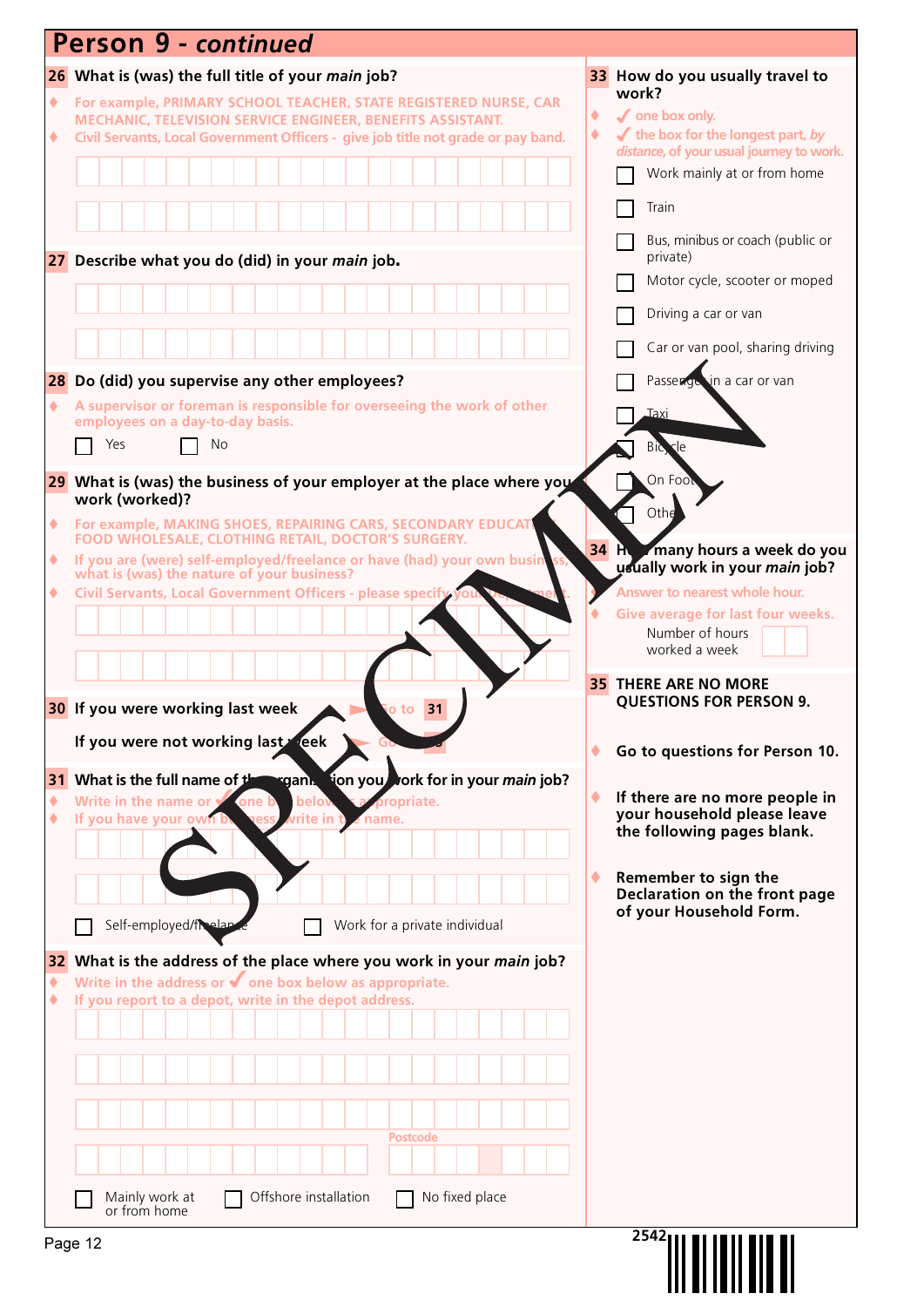|                | Person 10                                                    |                                                             |                 |                                                                              |
|----------------|--------------------------------------------------------------|-------------------------------------------------------------|-----------------|------------------------------------------------------------------------------|
|                | 1 What is your name? (Person 10 in Table 1)                  |                                                             |                 | 10 To which of these ethnic groups                                           |
|                | <b>First name and surname</b>                                |                                                             |                 | do you consider you belong?                                                  |
|                |                                                              |                                                             | ۰               | $\checkmark$ one box only.                                                   |
| $\overline{2}$ | What is your sex?                                            | Do you regard yourself as<br>8                              |                 | White                                                                        |
|                | Male<br>Female                                               | belonging to any particular<br>religion?                    |                 | Chinese<br>Irish Traveller                                                   |
| 3              | What is your date of birth?                                  | Go to 8a<br>Yes                                             |                 |                                                                              |
|                | Month<br>Year<br>Day                                         | Go to 8b<br>No                                              |                 | Indian                                                                       |
|                |                                                              |                                                             |                 | Pakistani                                                                    |
|                |                                                              | 8a What religion, religious<br>denomination or body do you. |                 | Rangladeshi                                                                  |
| 4              | What is your marital status                                  | belong to?                                                  |                 | Caribbean                                                                    |
|                | (on 29 April 2001)?                                          | Roman Catholic                                              |                 | <b>Black African</b>                                                         |
|                | Single (never married)                                       | Presbyterian Church<br>Irelang                              |                 | <b>Black Other</b>                                                           |
|                | Married (first marriage)                                     | Church of Ire                                               |                 |                                                                              |
|                | Re-married                                                   | Methodist Church<br><b>Ireland</b>                          |                 | Mixed ethnic group, write in                                                 |
|                | Separated (but still legally married)                        | ease <mark>u</mark><br>te.                                  |                 |                                                                              |
|                | Divorced                                                     |                                                             |                 |                                                                              |
|                | Widowed                                                      |                                                             |                 |                                                                              |
|                |                                                              |                                                             |                 | Any other ethnic group, write in                                             |
| 5              | Are you a schoolchild or stude it<br>in full-time education? |                                                             |                 |                                                                              |
|                | $Yes \frown Go$ to                                           | $\overline{9}$<br>Go to                                     |                 |                                                                              |
|                |                                                              | mat religion, religious                                     |                 |                                                                              |
|                | $No \frown Go$                                               | denomination or body were                                   |                 |                                                                              |
| 6              | Do you live at a addr                                        | you brought up in?<br>Roman Catholic                        | 11              | Over the last twelve months                                                  |
|                | shown of the front of the<br>during the hoor, college or     |                                                             |                 | would you say your health has<br>on the whole been:                          |
|                | university ten.                                              | Presbyterian Church in Ireland                              |                 | Good?                                                                        |
|                | ily answer this<br><b>Socion</b> if you<br>to Question 5.    | Church of Ireland                                           |                 | Fairly good?                                                                 |
|                | Yes, I live a this address during                            | Methodist Church in Ireland                                 |                 |                                                                              |
|                | the school college/university term                           | Other, please write in                                      |                 | Not good?                                                                    |
|                | $\blacktriangleright$ Go to 7                                |                                                             | 12 <sup>2</sup> | Do you look after, or give any                                               |
|                | No, I live elsewhere during the                              |                                                             |                 | help or support to family members,<br>friends, neighbours or others          |
|                | school/college/university term                               |                                                             |                 | because of:                                                                  |
|                | $\triangleright$ Go to 35                                    | None                                                        |                 | long term physical or                                                        |
| 7              | Can you understand, speak,                                   |                                                             |                 | mental ill-health or disability,                                             |
| ٠              | read or write Irish?<br>√ all the boxes that apply.          | What is your country of birth?<br>9                         | ۰               | problems related to old age?<br>$\bullet$<br>Do not count anything you do as |
|                |                                                              | Northern Ireland                                            |                 | part of your paid employment.                                                |
|                | Understand spoken Irish                                      | England<br>Wales                                            | ۰               | ↓ time spent in a typical week.                                              |
|                | Speak Irish                                                  | Republic of<br>Scotland<br>Ireland                          |                 | No                                                                           |
|                | Read Irish                                                   | Elsewhere, please write in the                              |                 | Yes, 1-19 hours a week                                                       |
|                | Write Irish                                                  | present name of the country                                 |                 | Yes, 20-49 hours a week                                                      |
|                | None of the above                                            |                                                             |                 | Yes, 50+ hours a week                                                        |
|                |                                                              |                                                             |                 |                                                                              |
|                |                                                              |                                                             |                 |                                                                              |
|                | <b>III BI IBI I BIBBI<sup>2543</sup></b>                     |                                                             |                 | Page 13                                                                      |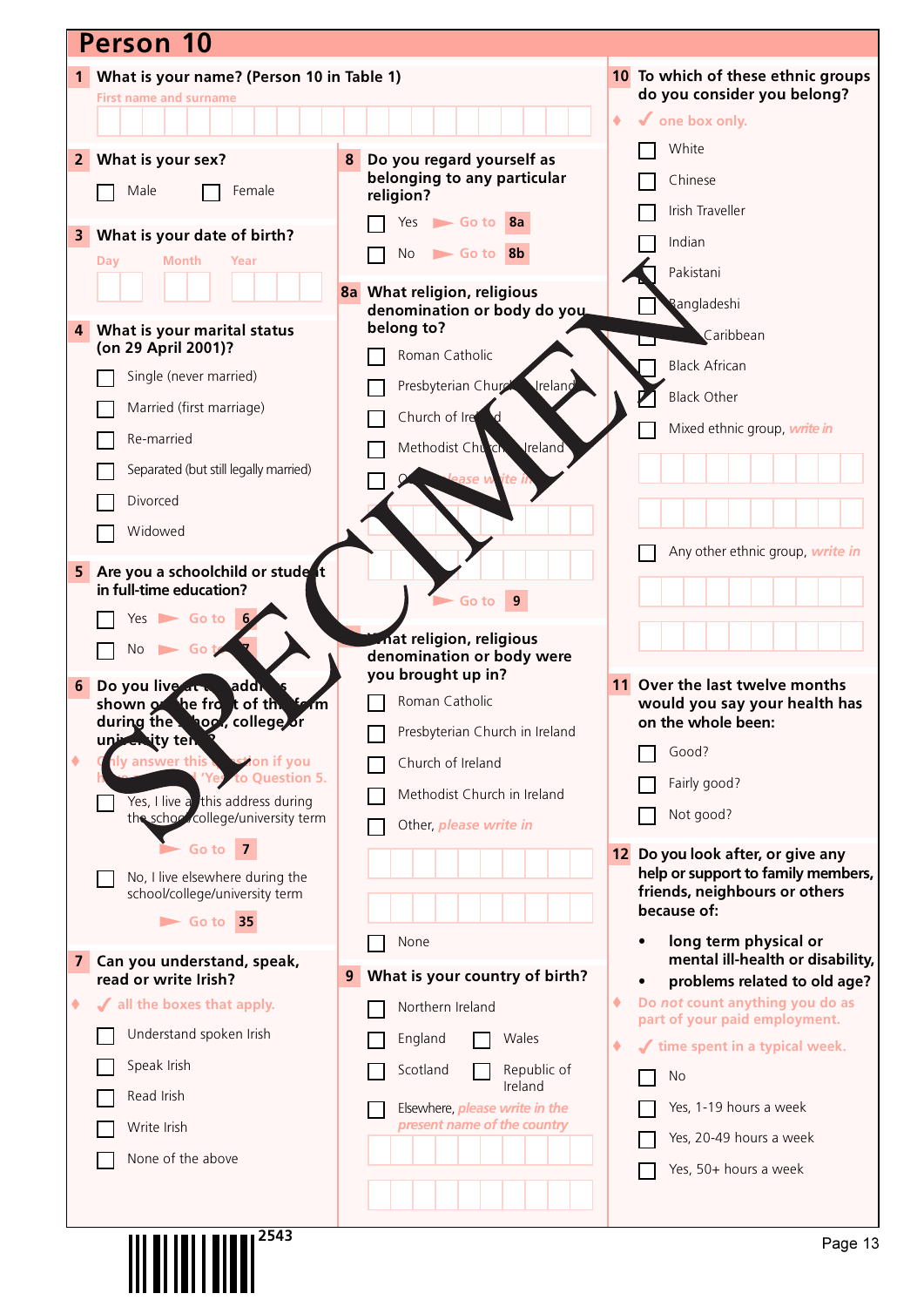|   | Person 10 - continued                                                                                                                                                          |   |                                                                                       |  |  |
|---|--------------------------------------------------------------------------------------------------------------------------------------------------------------------------------|---|---------------------------------------------------------------------------------------|--|--|
| ٠ | 13 Do you have any long-term illness, health problem or disability which<br>limits your daily activities or the work you can do?<br>Include problems which are due to old age. |   | 18 Were you actively looking for any<br>kind of paid work during the last<br>4 weeks? |  |  |
|   | Yes<br><b>No</b>                                                                                                                                                               |   | Yes<br>No                                                                             |  |  |
|   | 14 What was your usual address one year ago?                                                                                                                                   |   | 19 If a job had been available last<br>week, could you have started it                |  |  |
| ۰ | If you were a child at boarding school or a student one year ago, give the<br>address at which you were living during the school/college/university term.                      |   | within 2 weeks?                                                                       |  |  |
| ۰ | For a child born after 29 April 2000, $\checkmark$ 'No usual address one year ago'.                                                                                            |   | Yes<br>No                                                                             |  |  |
|   | The address shown on the front of the form                                                                                                                                     |   | 20 Last week, were you waiting to<br>start a job already obtained?                    |  |  |
|   | No usual address one year ago<br>Same as Person 1                                                                                                                              |   | Yes<br>No                                                                             |  |  |
|   | Elsewhere, please write in below                                                                                                                                               |   | 21 Last week, were you any of the                                                     |  |  |
|   |                                                                                                                                                                                |   | following?<br>Sall the boxe<br>that apply.                                            |  |  |
|   |                                                                                                                                                                                |   | Retired                                                                               |  |  |
|   |                                                                                                                                                                                |   | <b>NOGHE</b>                                                                          |  |  |
|   | <b>Postcode</b>                                                                                                                                                                |   | Looking after home/family<br>Permanezdly sick/disabled                                |  |  |
|   |                                                                                                                                                                                |   | No e of the above                                                                     |  |  |
|   | 15 If you are aged 16 to 74<br>Go to 1                                                                                                                                         |   |                                                                                       |  |  |
|   | If you are aged 15 and under, or 75 and over                                                                                                                                   |   | 22 Have you ever worked?<br>Yes, <i>please write in the year you</i>                  |  |  |
|   | 16 Which of these qualifications do you have?                                                                                                                                  |   | last worked                                                                           |  |  |
|   | √ all the qualifications, or their equivalents, t                                                                                                                              |   | 23<br>$\blacktriangleright$ Go to                                                     |  |  |
|   | NVQ Level 1,<br>GCSE (grades D-G), CSE (grades 2-5)<br>GNVQ Foundation                                                                                                         |   | No, have never worked<br>$\blacktriangleright$ Go to<br>35                            |  |  |
|   | NVQ Leve 2,<br>1-4 CSEs (grade 1), 1-4 GCSEs (grade A-C),<br>GNVO / termediate<br>1-4 'O' Level Passes                                                                         |   | 23 Answer the remaining questions                                                     |  |  |
|   | NVQ Level 3,<br>5+ CSEs (grade 1), 5+ GCSEs (g.<br>Nes A-C                                                                                                                     |   | for the <i>main</i> job you were doing<br>last week, or if not working last           |  |  |
|   | 5+ 'O' Level Passes, Senior Certifica<br>GNVQ Advanced<br>d Sen<br>NVQ Level 4, HNC, HND<br>1 'A' Level, 1-3 AS Levels, Adva                                                   |   | week, your last main job.                                                             |  |  |
|   | Certificate<br>NVQ Level 5<br>2+ 'A' Levels, 4+ AS Levels                                                                                                                      | ۰ | Your main job is the job in which<br>you usually work the most hours.                 |  |  |
|   | First Degr                                                                                                                                                                     |   | 24 Do (did) you work as an                                                            |  |  |
|   | <b>Higher Degree</b><br>No qualifications                                                                                                                                      |   | employee or are (were) you<br>self-employed?                                          |  |  |
|   |                                                                                                                                                                                |   | Employee                                                                              |  |  |
|   | 17 Last week, were you doing any work:                                                                                                                                         |   | Self-employed with employees                                                          |  |  |
|   | as an employee, or on a Government sponsored training scheme,                                                                                                                  |   | Self-employed/freelance without<br>employees                                          |  |  |
|   | as self-employed/freelance, or<br>in your own/family business (including shop or farm)?                                                                                        |   | 25 How many people work                                                               |  |  |
| ٠ | √ 'Yes' if away from work ill, on maternity leave, on holiday or temporarily laid off.                                                                                         |   | (worked) for your employer at                                                         |  |  |
| ۰ | √ 'Yes' for any paid work, including casual or temporary work, even if only<br>for one hour.                                                                                   |   | the place where you work<br>(worked)?                                                 |  |  |
|   | √ 'Yes' if you worked, paid or unpaid, in your own/family business.                                                                                                            | ۰ | If you are (were) self-employed,<br>$\checkmark$ to show how many people              |  |  |
|   | $\triangleright$ Go to 23<br>Yes                                                                                                                                               |   | you employ (employed).<br>$1 - 9$<br>$10 - 24$                                        |  |  |
|   | No<br>$\blacktriangleright$ Go to<br>18                                                                                                                                        |   | 25-499<br>500 or more                                                                 |  |  |
|   |                                                                                                                                                                                |   | 2544                                                                                  |  |  |
|   | Page 14                                                                                                                                                                        |   |                                                                                       |  |  |
|   |                                                                                                                                                                                |   |                                                                                       |  |  |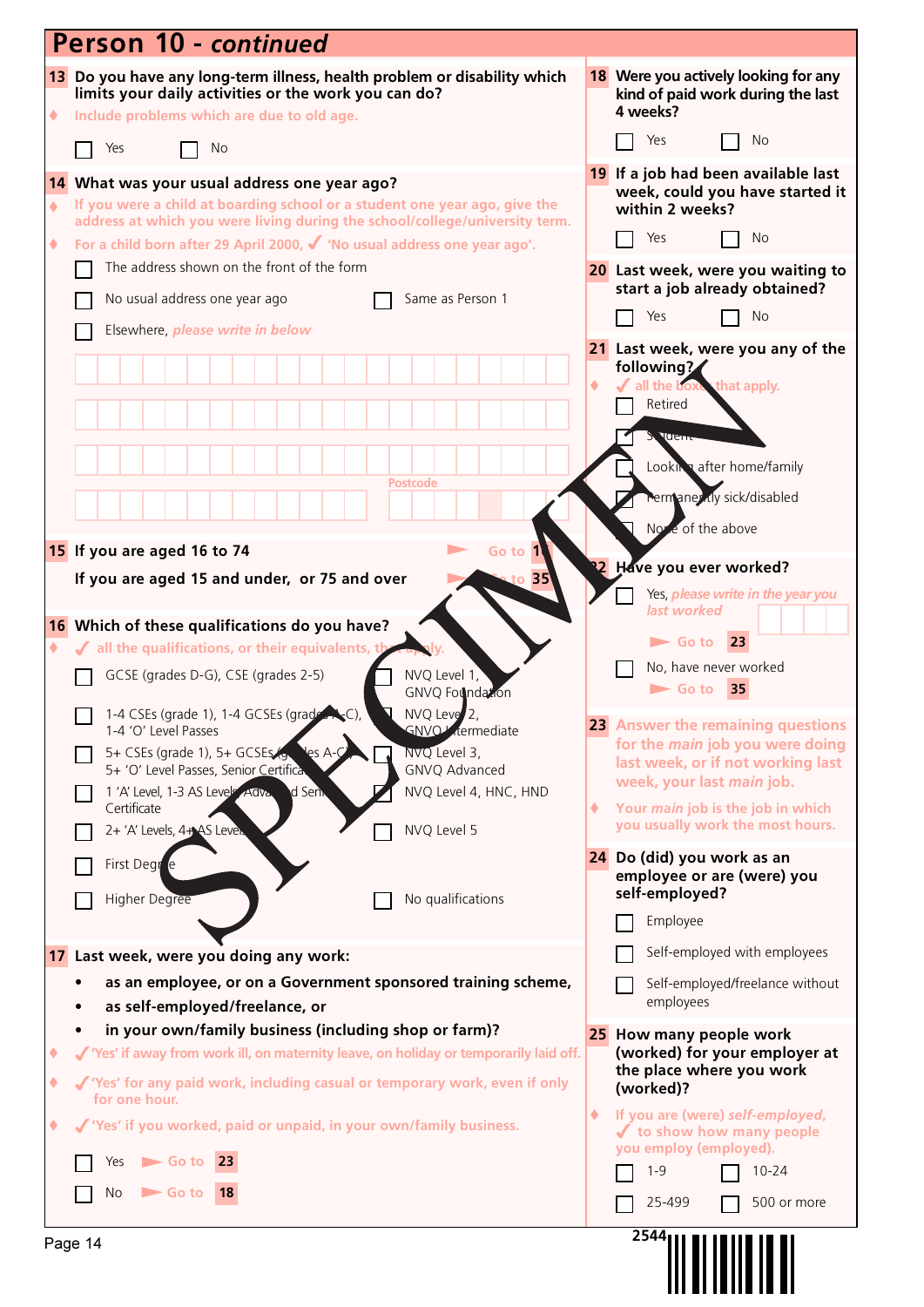| Person 10 - continued |                                                                                                                                                                                                                     |        |                                                                                                        |  |
|-----------------------|---------------------------------------------------------------------------------------------------------------------------------------------------------------------------------------------------------------------|--------|--------------------------------------------------------------------------------------------------------|--|
|                       | 26 What is (was) the full title of your main job?                                                                                                                                                                   |        | 33 How do you usually travel to<br>work?                                                               |  |
| ۰<br>۰                | For example, PRIMARY SCHOOL TEACHER, STATE REGISTERED NURSE, CAR<br>MECHANIC, TELEVISION SERVICE ENGINEER, BENEFITS ASSISTANT.<br>Civil Servants, Local Government Officers - give job title not grade or pay band. | ۰<br>۰ | $\sqrt{\ }$ one box only.<br>$\blacktriangleright$ the box for the longest part, by                    |  |
|                       |                                                                                                                                                                                                                     |        | distance, of your usual journey to work.<br>Work mainly at or from home                                |  |
|                       |                                                                                                                                                                                                                     |        | Train                                                                                                  |  |
|                       | 27 Describe what you do (did) in your main job.                                                                                                                                                                     |        | Bus, minibus or coach (public or<br>private)                                                           |  |
|                       |                                                                                                                                                                                                                     |        | Motor cycle, scooter or moped                                                                          |  |
|                       |                                                                                                                                                                                                                     |        | viving a car or van<br>Car of van pool, sharing driving                                                |  |
|                       | 28 Do (did) you supervise any other employees?                                                                                                                                                                      |        | Passenger in a car or van                                                                              |  |
| ۰                     | A supervisor or foreman is responsible for overseeing the work of<br>employees on a day-to-day basis.                                                                                                               |        |                                                                                                        |  |
|                       | Yes<br>No                                                                                                                                                                                                           |        | Bicycle                                                                                                |  |
|                       | 29 What is (was) the business of your employer at the place $wh$ $\geq$ you)<br>work (worked)?                                                                                                                      |        | On Foot                                                                                                |  |
| ۰                     | For example, MAKING SHOES, REPAIRING CARS SECONTOOD WHOLESALE, CLOTHING RETAIL, DOCTARY SURG                                                                                                                        |        | Other                                                                                                  |  |
| ۰                     | If you are (were) self-employed/freelance or have<br>ad) yoi<br>own business,<br>what is (was) the nature of your busing                                                                                            |        | 34 How many hours a week do you<br>usually work in your main job?                                      |  |
| ٠                     | Civil Servants, Local Government Off cers - please spo<br>ur Department.                                                                                                                                            | ۰<br>۰ | Answer to nearest whole hour.<br>Give average for last four weeks.<br>Number of hours<br>worked a week |  |
|                       | 30 If you were work. Nast w<br>ek<br>31<br>Go to                                                                                                                                                                    |        | <b>35 THERE ARE NO MORE</b><br><b>QUESTIONS FOR PERSON 10.</b>                                         |  |
|                       | If you were no working last yeek<br>$\triangleright$ Go to 35                                                                                                                                                       |        | Go to questions for Person 11.                                                                         |  |
| 31<br>۰<br>۰          | What's the full name of the organisation you work for in your main job?<br>Write<br>or vone box below as appropriate.<br><i>In business, write in the name.</i><br>If you have your                                 |        | If there are no more people in<br>your household please leave<br>the following pages blank.            |  |
|                       | Self-employed/freelance<br>Work for a private individual                                                                                                                                                            | ٠      | Remember to sign the<br>Declaration on the front page<br>of your Household Form.                       |  |
| 32                    | What is the address of the place where you work in your main job?                                                                                                                                                   |        |                                                                                                        |  |
| ۰<br>۰                | Write in the address or $\blacklozenge$ one box below as appropriate.<br>If you report to a depot, write in the depot address.                                                                                      |        |                                                                                                        |  |
|                       |                                                                                                                                                                                                                     |        |                                                                                                        |  |
|                       |                                                                                                                                                                                                                     |        |                                                                                                        |  |
|                       | Postcode                                                                                                                                                                                                            |        |                                                                                                        |  |
|                       |                                                                                                                                                                                                                     |        |                                                                                                        |  |
|                       | Offshore installation<br>No fixed place<br>Mainly work at<br>or from home                                                                                                                                           |        |                                                                                                        |  |
|                       | 2545                                                                                                                                                                                                                |        | Page 15                                                                                                |  |
|                       |                                                                                                                                                                                                                     |        |                                                                                                        |  |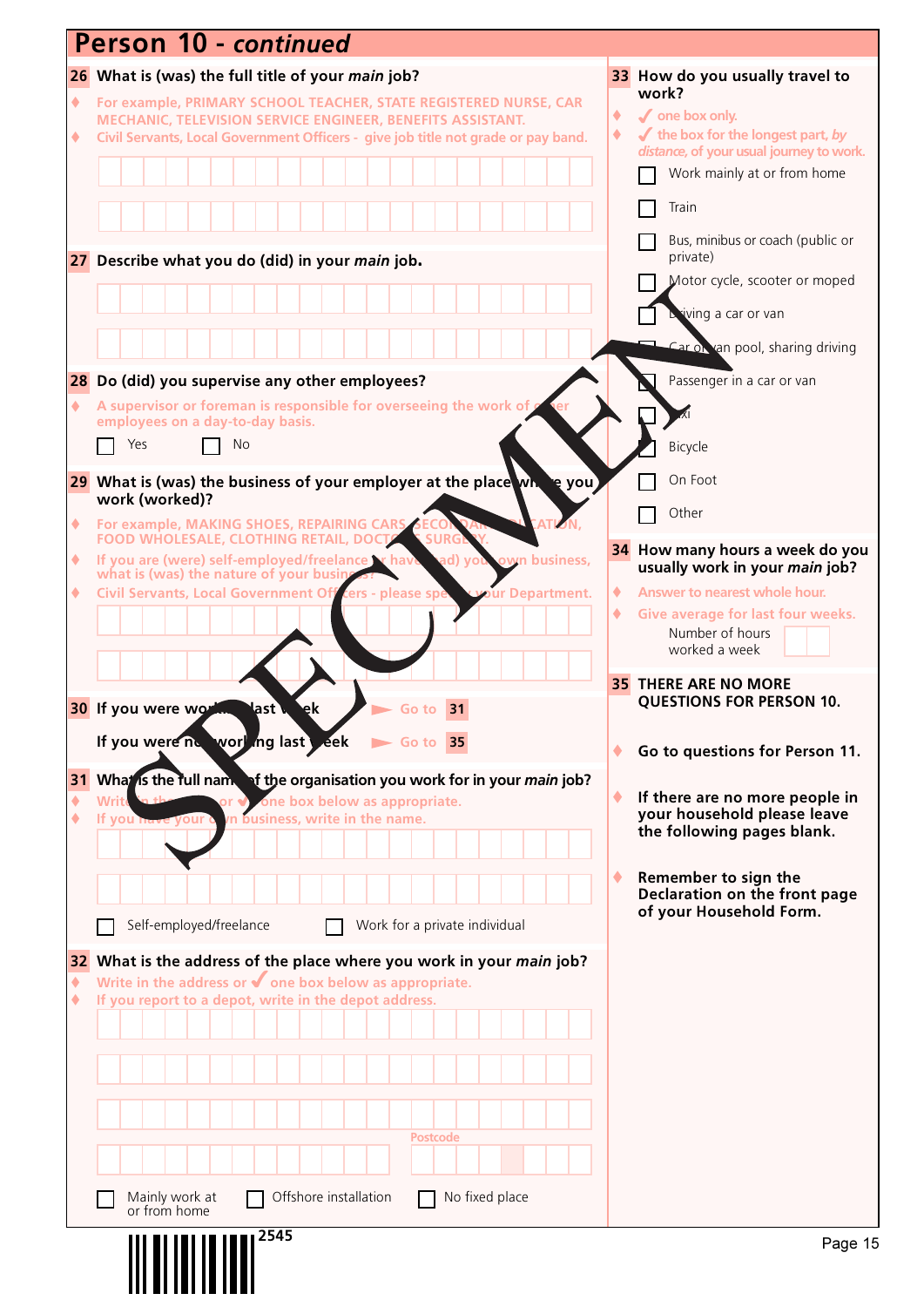| Person 11                                                          |                                                                           |                                                                       |  |  |  |
|--------------------------------------------------------------------|---------------------------------------------------------------------------|-----------------------------------------------------------------------|--|--|--|
| 1 What is your name? (Person 11 in Table 1)                        |                                                                           | 10 To which of these ethnic groups                                    |  |  |  |
| <b>First name and surname</b>                                      |                                                                           | do you consider you belong?                                           |  |  |  |
|                                                                    |                                                                           | $\checkmark$ one box only.<br>۰                                       |  |  |  |
| 2 What is your sex?                                                | Do you regard yourself as<br>8                                            | White                                                                 |  |  |  |
| Male<br>Female                                                     | belonging to any particular<br>religion?                                  | Chinese                                                               |  |  |  |
|                                                                    | Go to 8a<br>Yes                                                           | Irish Traveller                                                       |  |  |  |
| What is your date of birth?<br>$\mathbf{3}$                        |                                                                           | Indian                                                                |  |  |  |
| <b>Month</b><br>Day<br>Year                                        | Go to 8b<br>No                                                            | Pakistani                                                             |  |  |  |
|                                                                    | 8a What religion, religious                                               | Bangladeshi                                                           |  |  |  |
| What is your marital status<br>4                                   | denomination or body do you<br>belong to?                                 |                                                                       |  |  |  |
| (on 29 April 2001)?                                                | Roman Catholic                                                            | <b>Black Caribbean</b>                                                |  |  |  |
| Single (never married)                                             | Presbyterian Church in Ireland                                            | Black African                                                         |  |  |  |
| Married (first marriage)                                           |                                                                           | <b>Black Other</b>                                                    |  |  |  |
| Re-married                                                         | Church of Ireland                                                         | o, write in                                                           |  |  |  |
| Separated (but still legally married)                              | Methodist Church in Ireland                                               |                                                                       |  |  |  |
|                                                                    | Other, please write in                                                    |                                                                       |  |  |  |
| Divorced                                                           |                                                                           |                                                                       |  |  |  |
| Widowed                                                            |                                                                           | Any other ethnic group, write in                                      |  |  |  |
| 5 <sub>1</sub><br>Are you a schoolchild or student                 |                                                                           |                                                                       |  |  |  |
| in full-time education?                                            |                                                                           |                                                                       |  |  |  |
| Yes $\sim$ Go to 6                                                 |                                                                           |                                                                       |  |  |  |
| $No \rightharpoonup Go$ to 7                                       | <b>Nigious</b><br><b>8b</b> What religion,<br>denc mination or<br>dy were |                                                                       |  |  |  |
| Do you live at the address<br>6                                    | you brought up in?                                                        | 11 Over the last twelve months                                        |  |  |  |
| shown on the front of this form<br>during the school, college or   | Roman Catholic                                                            | would you say your health has<br>on the whole been:                   |  |  |  |
| university term?                                                   | vteriar Church in Ireland                                                 |                                                                       |  |  |  |
| Only answer this question if you<br>٠<br>have answered 'Yes' to Qu | Courch of Ireland                                                         | Good?                                                                 |  |  |  |
| Yes, I live at this add ss dum                                     | lethodist Church in Ireland                                               | Fairly good?                                                          |  |  |  |
| the school/college/un sity<br>.rm                                  | Other, please write in                                                    | Not good?                                                             |  |  |  |
|                                                                    |                                                                           | Do you look after, or give any<br>12 <sup>2</sup>                     |  |  |  |
| จุด the<br>No, I live<br>rewb                                      |                                                                           | help or support to family members,                                    |  |  |  |
| school/colleger and versity<br>lerm                                |                                                                           | friends, neighbours or others<br>because of:                          |  |  |  |
| $\triangleright$ Go to 35                                          | None                                                                      | long term physical or<br>$\bullet$                                    |  |  |  |
| 7 <sup>1</sup><br>Can you understand, speak,                       |                                                                           | mental ill-health or disability,                                      |  |  |  |
| read or write Irish?                                               | What is your country of birth?<br>9                                       | problems related to old age?                                          |  |  |  |
| If all the boxes that apply.<br>٠                                  | Northern Ireland                                                          | Do not count anything you do as<br>۰<br>part of your paid employment. |  |  |  |
| Understand spoken Irish                                            | England<br>Wales                                                          | time spent in a typical week.<br>۰                                    |  |  |  |
| Speak Irish                                                        | Republic of<br>Scotland<br>Ireland                                        | No                                                                    |  |  |  |
| Read Irish                                                         | Elsewhere, please write in the                                            | Yes, 1-19 hours a week                                                |  |  |  |
| Write Irish                                                        | present name of the country                                               | Yes, 20-49 hours a week                                               |  |  |  |
| None of the above                                                  |                                                                           | Yes, 50+ hours a week                                                 |  |  |  |
|                                                                    |                                                                           |                                                                       |  |  |  |
|                                                                    |                                                                           | 7FAC                                                                  |  |  |  |

Page 16

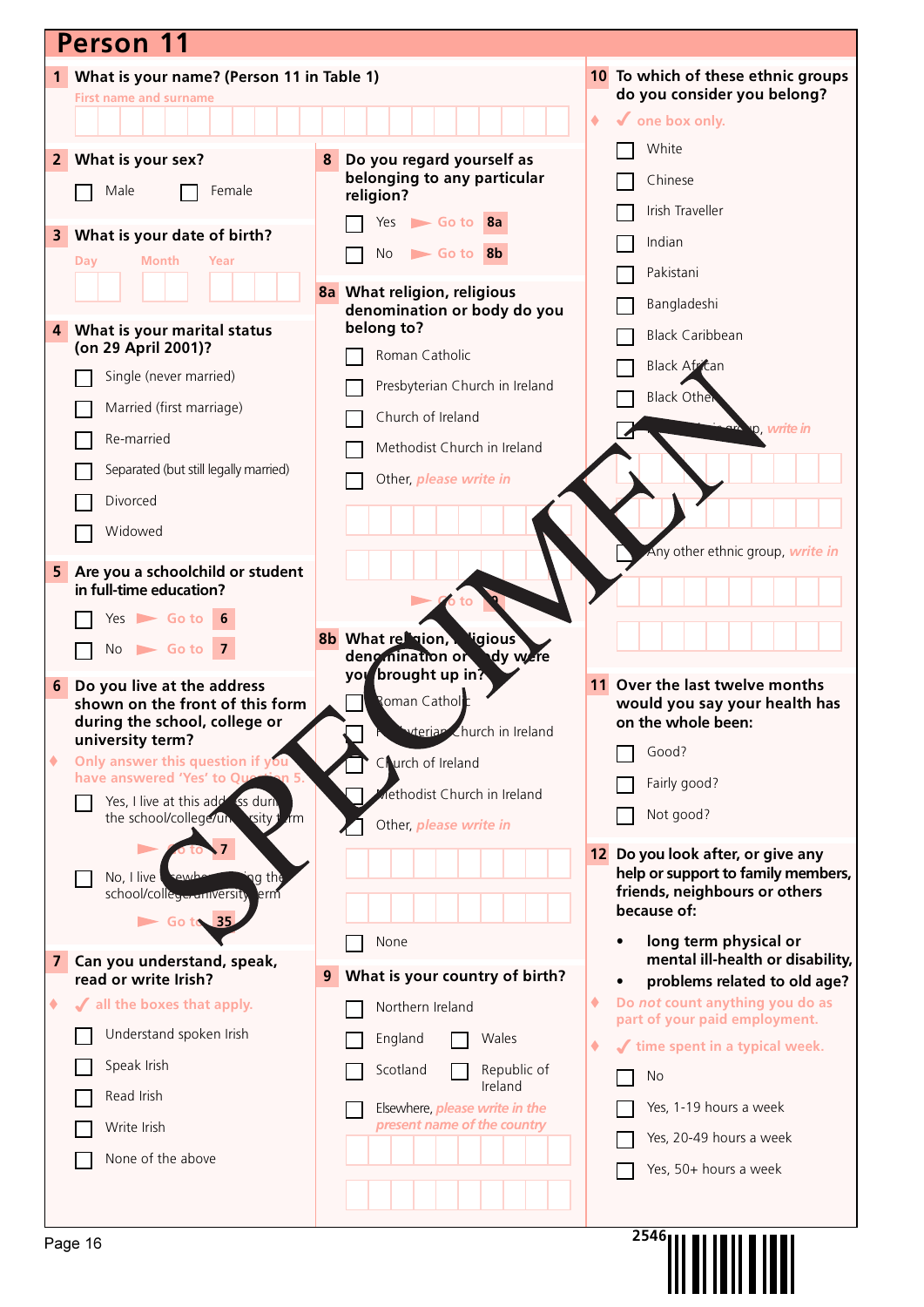|   | Person 11 - continued                                                                                                                                                          |                                        |   |                                                                                       |  |
|---|--------------------------------------------------------------------------------------------------------------------------------------------------------------------------------|----------------------------------------|---|---------------------------------------------------------------------------------------|--|
| ۰ | 13 Do you have any long-term illness, health problem or disability which<br>limits your daily activities or the work you can do?<br>Include problems which are due to old age. |                                        |   | 18 Were you actively looking for any<br>kind of paid work during the last<br>4 weeks? |  |
|   | Yes<br>No                                                                                                                                                                      |                                        |   | Yes<br>No                                                                             |  |
|   | 14 What was your usual address one year ago?                                                                                                                                   |                                        |   | 19 If a job had been available last                                                   |  |
| ٠ | If you were a child at boarding school or a student one year ago, give the<br>address at which you were living during the school/college/university term.                      |                                        |   | week, could you have started it<br>within 2 weeks?                                    |  |
| ۰ | For a child born after 29 April 2000, √ 'No usual address one year ago'.                                                                                                       |                                        |   | Yes<br>No                                                                             |  |
|   | The address shown on the front of the form                                                                                                                                     |                                        |   | 20 Last week, were you waiting to<br>start a job already obtained?                    |  |
|   | No usual address one year ago                                                                                                                                                  | Same as Person 1                       |   | <b>No</b><br><b>Yes</b>                                                               |  |
|   | Elsewhere, please write in below                                                                                                                                               |                                        |   | 21 Las week, were you any of the                                                      |  |
|   |                                                                                                                                                                                |                                        |   | following?                                                                            |  |
|   |                                                                                                                                                                                |                                        |   | oxes that apply.<br><b>Retireu-</b>                                                   |  |
|   |                                                                                                                                                                                |                                        |   | Student                                                                               |  |
|   |                                                                                                                                                                                |                                        |   | Looking after home/family                                                             |  |
|   |                                                                                                                                                                                | <b>Postcode</b>                        |   |                                                                                       |  |
|   |                                                                                                                                                                                |                                        |   | Permanently sick/disabled                                                             |  |
|   | 15 If you are aged 16 to 74                                                                                                                                                    |                                        |   | None of the above                                                                     |  |
|   | If you are aged 15 and under, or 75 and ver                                                                                                                                    | to 35                                  |   | 22 Have you ever worked?                                                              |  |
|   |                                                                                                                                                                                |                                        |   | Yes, please write in the year you<br>last worked                                      |  |
|   | 16 Which of these qualifications do you have?                                                                                                                                  |                                        |   | 23<br>$\blacktriangleright$ Go to                                                     |  |
| ۰ | If all the qualifications, or their cuivalents, that ap                                                                                                                        |                                        |   | No, have never worked                                                                 |  |
|   | GCSE (grades D-G), CSF (grades                                                                                                                                                 | NVQ Level 1,<br><b>GNVQ Foundation</b> |   | $\blacktriangleright$ Go to<br>35                                                     |  |
|   | $\overline{\mathcal{S}}$ (grades A-C),<br>1-4 CSEs (grade 4),<br>GCSF<br>1-4 'O' Level Passes                                                                                  | NVQ Level 2,<br>GNVQ Intermediate      |   | 23 Answer the remaining questions                                                     |  |
|   | $5 + CSEs$ ade<br>$+GC$<br>(grad & A-C),                                                                                                                                       | NVQ Level 3,                           |   | for the <i>main</i> job you were doing                                                |  |
|   | 5+ 'O' La Passe Senior Ce<br>kate<br>S Levels, Advanced Senior<br>$1'$ Level, $1$                                                                                              | GNVQ Advanced<br>NVQ Level 4, HNC, HND |   | last week, or if not working last<br>week, your last main job.                        |  |
|   | Certificate                                                                                                                                                                    |                                        | ۰ | Your main job is the job in which                                                     |  |
|   | $2 + 'A'$ Lough $4+A$                                                                                                                                                          | NVQ Level 5                            |   | you usually work the most hours.                                                      |  |
|   | First Degree                                                                                                                                                                   |                                        |   | 24 Do (did) you work as an<br>employee or are (were) you                              |  |
|   | Higher Degree                                                                                                                                                                  | No qualifications                      |   | self-employed?                                                                        |  |
|   |                                                                                                                                                                                |                                        |   | Employee                                                                              |  |
|   | 17 Last week, were you doing any work:                                                                                                                                         |                                        |   | Self-employed with employees                                                          |  |
|   | as an employee, or on a Government sponsored training scheme,                                                                                                                  |                                        |   | Self-employed/freelance without                                                       |  |
|   | as self-employed/freelance, or                                                                                                                                                 |                                        |   | employees                                                                             |  |
| ٠ | in your own/family business (including shop or farm)?<br>√ 'Yes' if away from work ill, on maternity leave, on holiday or temporarily laid off.                                |                                        |   | 25 How many people work<br>(worked) for your employer at                              |  |
| ٠ | √ 'Yes' for any paid work, including casual or temporary work, even if only<br>for one hour.                                                                                   |                                        |   | the place where you work<br>(worked)?                                                 |  |
| ٠ | √ 'Yes' if you worked, paid or unpaid, in your own/family business.                                                                                                            |                                        | ۰ | If you are (were) self-employed,<br>✔ to show how many people                         |  |
|   | $\blacktriangleright$ Go to 23<br>Yes                                                                                                                                          |                                        |   | you employ (employed).                                                                |  |
|   | No<br>18                                                                                                                                                                       |                                        |   | $1 - 9$<br>$10 - 24$                                                                  |  |
|   | $\blacktriangleright$ Go to                                                                                                                                                    |                                        |   | 500 or more<br>25-499                                                                 |  |
|   | 2547                                                                                                                                                                           |                                        |   | Page 17                                                                               |  |
|   |                                                                                                                                                                                |                                        |   |                                                                                       |  |
|   |                                                                                                                                                                                |                                        |   |                                                                                       |  |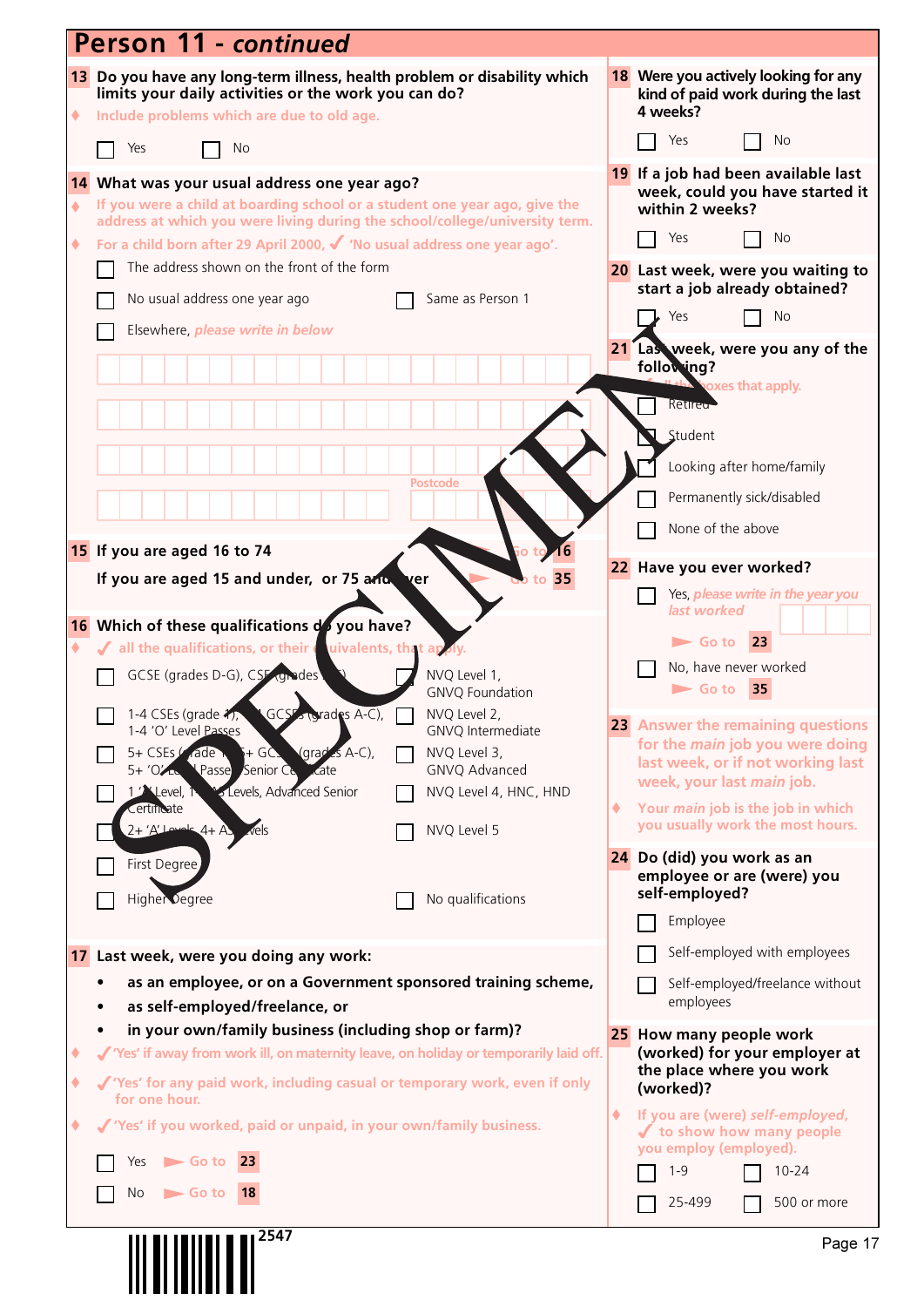|        | <b>Person 11 - continued</b>                                                                                                                                                                  |        |                                                                                                                                 |  |  |
|--------|-----------------------------------------------------------------------------------------------------------------------------------------------------------------------------------------------|--------|---------------------------------------------------------------------------------------------------------------------------------|--|--|
| ۰      | 26 What is (was) the full title of your main job?<br>For example, PRIMARY SCHOOL TEACHER, STATE REGISTERED NURSE, CAR                                                                         |        | 33 How do you usually travel to<br>work?                                                                                        |  |  |
| ۰      | MECHANIC, TELEVISION SERVICE ENGINEER, BENEFITS ASSISTANT.<br>Civil Servants, Local Government Officers - give job title not grade or pay band.                                               | ۰<br>٠ | $\sqrt{\ }$ one box only.<br>$\blacktriangleright$ the box for the longest part, by<br>distance, of your usual journey to work. |  |  |
|        |                                                                                                                                                                                               |        | Work mainly at or from home                                                                                                     |  |  |
|        |                                                                                                                                                                                               |        | Train                                                                                                                           |  |  |
|        | 27 Describe what you do (did) in your main job.                                                                                                                                               |        | Bus, minibus or coach (public or<br>private)<br>Motor cycle, scooter or moped                                                   |  |  |
|        |                                                                                                                                                                                               |        | Driving a car or van                                                                                                            |  |  |
|        |                                                                                                                                                                                               |        | Car or van pool, sharing driving                                                                                                |  |  |
|        | 28 Do (did) you supervise any other employees?                                                                                                                                                |        | in a car or van<br>Passenge                                                                                                     |  |  |
| ۰      | A supervisor or foreman is responsible for overseeing the work of other<br>employees on a day-to-day basis.                                                                                   |        | Iaxi                                                                                                                            |  |  |
|        | Yes<br>No.                                                                                                                                                                                    |        | Bio<br>cle<br>On Foo                                                                                                            |  |  |
|        | 29 What is (was) the business of your employer at the place where you<br>work (worked)?                                                                                                       |        | Othe                                                                                                                            |  |  |
| ۰<br>۰ | For example, MAKING SHOES, REPAIRING CARS, SECONDARY EDUCAT<br>FOOD WHOLESALE, CLOTHING RETAIL, DOCTOR'S SURGERY.<br>If you are (were) self-employed/freelance or have (had) your own busin   |        | 34 H many hours a week do you                                                                                                   |  |  |
| ۰      | what is (was) the nature of your business?<br>Civil Servants, Local Government Officers - please specify                                                                                      |        | usually work in your main job?<br>Answer to nearest whole hour.                                                                 |  |  |
|        |                                                                                                                                                                                               |        | Give average for last four weeks.<br>Number of hours<br>worked a week                                                           |  |  |
|        |                                                                                                                                                                                               |        | <b>35 THERE ARE NO MORE</b>                                                                                                     |  |  |
|        | 30 If you were working last week<br>31                                                                                                                                                        |        | <b>QUESTIONS FOR PERSON 11.</b>                                                                                                 |  |  |
|        | If you were not working last reek                                                                                                                                                             |        | Go to questions for Person 12.                                                                                                  |  |  |
| ٠<br>٠ | 31 What is the full name of the<br><b>rganis</b> fon you vork for in your main job?<br>Write in the name or<br>belov<br>propriate.<br>one b<br>If you have your own b<br>vrite in ti<br>name. |        | If there are no more people in<br>your household please leave<br>the following pages blank.                                     |  |  |
|        |                                                                                                                                                                                               | ٠      | Remember to sign the                                                                                                            |  |  |
|        | Self-employed/finelan<br>Work for a private individual                                                                                                                                        |        | Declaration on the front page<br>of your Household Form.                                                                        |  |  |
| 32     | What is the address of the place where you work in your main job?                                                                                                                             |        |                                                                                                                                 |  |  |
| ۰<br>۰ | Write in the address or $\blacklozenge$ one box below as appropriate.<br>If you report to a depot, write in the depot address.                                                                |        |                                                                                                                                 |  |  |
|        |                                                                                                                                                                                               |        |                                                                                                                                 |  |  |
|        |                                                                                                                                                                                               |        |                                                                                                                                 |  |  |
|        | <b>Postcode</b>                                                                                                                                                                               |        |                                                                                                                                 |  |  |
|        | Mainly work at<br>Offshore installation<br>No fixed place<br>or from home                                                                                                                     |        |                                                                                                                                 |  |  |
|        | Page 18                                                                                                                                                                                       |        | $^{2548}$ III                                                                                                                   |  |  |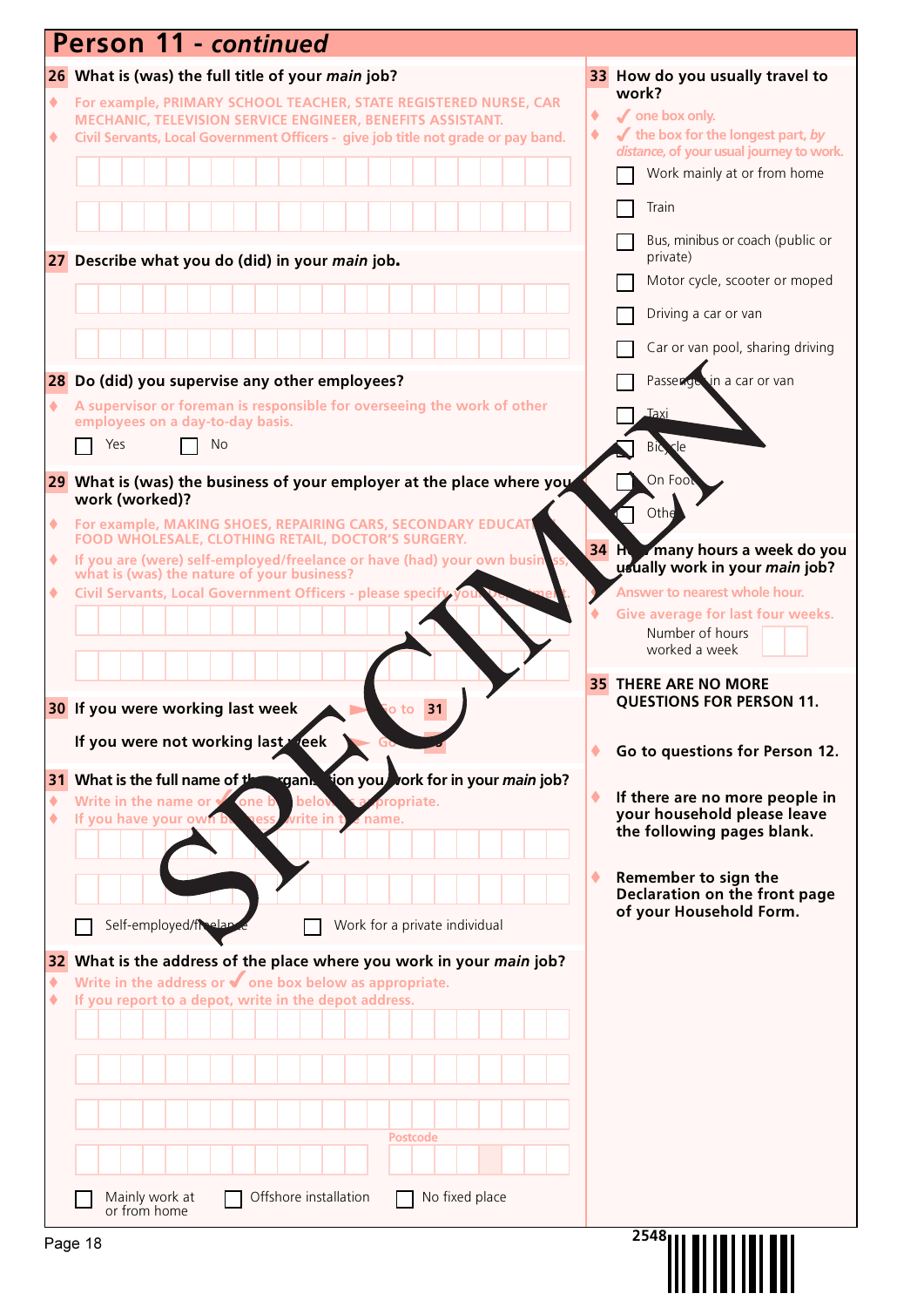|                         | Person 12                                                                 |                                                            |                 |                                                                              |
|-------------------------|---------------------------------------------------------------------------|------------------------------------------------------------|-----------------|------------------------------------------------------------------------------|
|                         | 1 What is your name? (Person 12 in Table 1)                               |                                                            |                 | 10 To which of these ethnic groups                                           |
|                         | <b>First name and surname</b>                                             |                                                            |                 | do you consider you belong?                                                  |
|                         |                                                                           |                                                            | $\blacklozenge$ | $\checkmark$ one box only.                                                   |
| 2 <sup>1</sup>          | What is your sex?                                                         | Do you regard yourself as<br>8                             |                 | White                                                                        |
|                         | Male<br>Female                                                            | belonging to any particular<br>religion?                   |                 | Chinese                                                                      |
|                         |                                                                           | Yes Go to 8a                                               |                 | Irish Traveller                                                              |
| 3                       | What is your date of birth?                                               | Go to 8b<br>No                                             |                 | Indian                                                                       |
|                         | Month<br>Day<br>Year                                                      |                                                            |                 | Pal <sup>z</sup> stani                                                       |
|                         |                                                                           | 8a What religion, religious<br>denomination or body do you |                 | <b>Bangla</b> eshi                                                           |
| 4                       | What is your marital status                                               | belong to?                                                 |                 | an                                                                           |
|                         | (on 29 April 2001)?                                                       | Roman Catholic                                             |                 | ack African                                                                  |
|                         | Single (never married)                                                    | Presbyterian Church in Irelar                              |                 | <b>Blac</b> Other                                                            |
|                         | Married (first marriage)                                                  | Church of Ireland                                          |                 |                                                                              |
|                         | Re-married                                                                | Methodist Church in In                                     |                 | Mixed ethnic group, write in                                                 |
|                         | Separated (but still legally married)                                     | <b>Aurite</b> in<br>Other, plea                            |                 |                                                                              |
|                         | Divorced                                                                  |                                                            |                 |                                                                              |
|                         | Widowed                                                                   |                                                            |                 |                                                                              |
|                         |                                                                           |                                                            |                 | Any other ethnic group, write in                                             |
| 5 <sub>1</sub>          | Are you a schoolchild or student<br>in full-time education?               |                                                            |                 |                                                                              |
|                         | $Yes$ Go to 6                                                             | 9                                                          |                 |                                                                              |
|                         | $No \rightharpoonup Go$ to 7                                              | We traligion, religious<br>8 <sub>b</sub>                  |                 |                                                                              |
|                         |                                                                           | denomination or body were<br>you brought up in?            |                 | 11 Over the last twelve months                                               |
| 6                       | Do you live at the a<br>shown on the freat of this form                   | Roman Catholic                                             |                 | would you say your health has                                                |
|                         | during the school, ollege or<br>university to m?                          | Presbyterian Church in Ireland                             |                 | on the whole been:                                                           |
| ۰                       | Only answer this questic                                                  | Church of Ireland                                          |                 | Good?                                                                        |
|                         | o Out<br><b>don 5.</b><br>have ans                                        | Methodist Church in Ireland                                |                 | Fairly good?                                                                 |
|                         | Yes, I live at this adv ress during<br>the school/college/ niversity term | Other, please write in                                     |                 | Not good?                                                                    |
|                         | $\overline{7}$<br>$\blacktriangleright$ Go to                             |                                                            | 12 <sup>2</sup> | Do you look after, or give any                                               |
|                         | No, I live elsewhere during the                                           |                                                            |                 | help or support to family members,                                           |
|                         | school/college/university term                                            |                                                            |                 | friends, neighbours or others<br>because of:                                 |
|                         | $\triangleright$ Go to 35                                                 | None                                                       |                 | long term physical or                                                        |
| $\overline{\mathbf{z}}$ | Can you understand, speak,                                                |                                                            |                 | mental ill-health or disability,                                             |
|                         | read or write Irish?                                                      | What is your country of birth?<br>9                        | ۰               | problems related to old age?<br>$\bullet$<br>Do not count anything you do as |
| ٠                       | √ all the boxes that apply.                                               | Northern Ireland                                           |                 | part of your paid employment.                                                |
|                         | Understand spoken Irish                                                   | England<br>Wales                                           | ٠               | $\blacktriangleright$ time spent in a typical week.                          |
|                         | Speak Irish                                                               | Scotland<br>Republic of<br>Ireland                         |                 | No                                                                           |
|                         | Read Irish                                                                | Elsewhere, please write in the                             |                 | Yes, 1-19 hours a week                                                       |
|                         | Write Irish                                                               | present name of the country                                |                 | Yes, 20-49 hours a week                                                      |
|                         | None of the above                                                         |                                                            |                 | Yes, 50+ hours a week                                                        |
|                         |                                                                           |                                                            |                 |                                                                              |
|                         |                                                                           |                                                            |                 |                                                                              |
|                         | $111$ <b>III</b> $111$ <b>III</b> $11$ $11^{2549}$                        |                                                            |                 | Page 19                                                                      |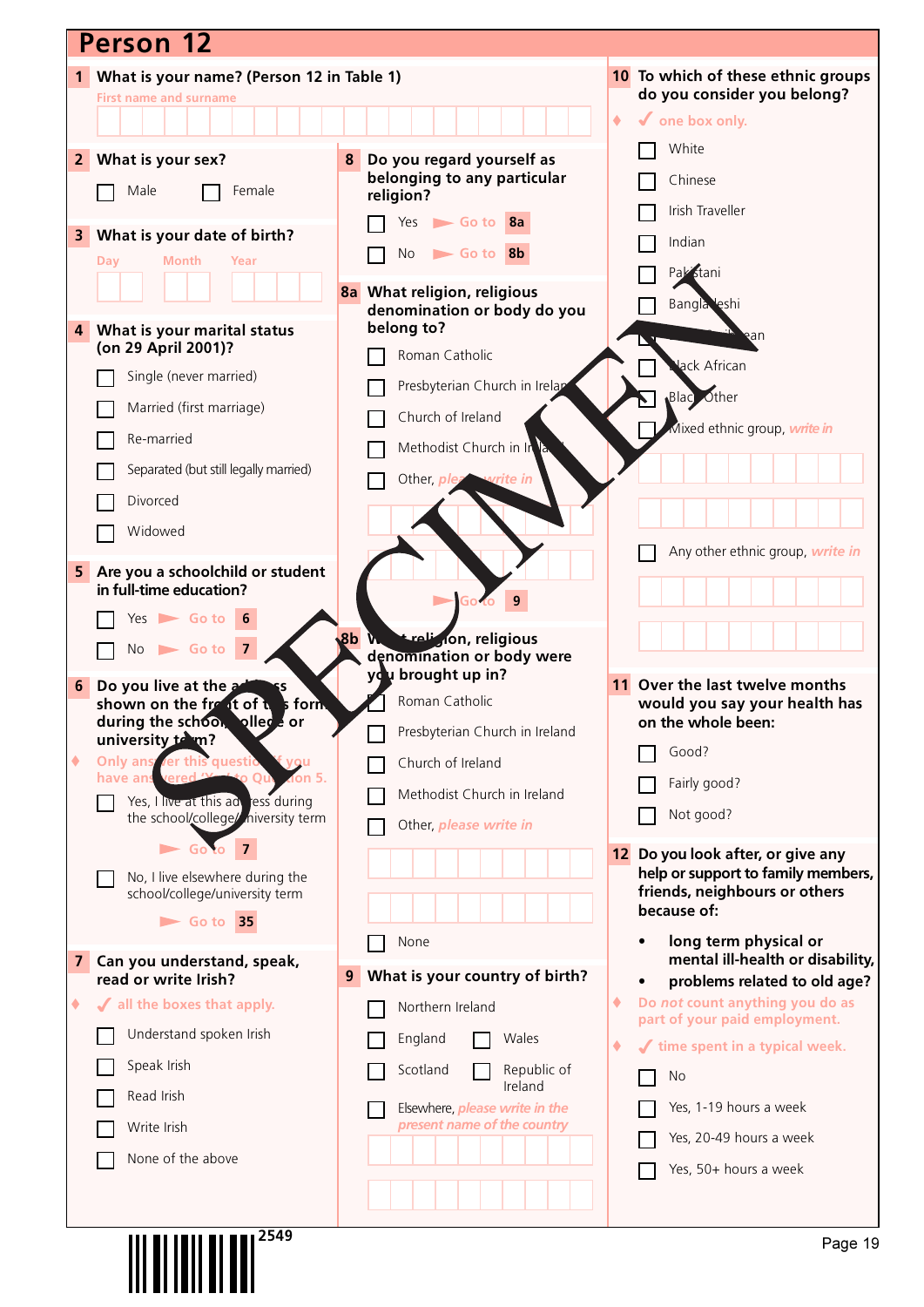|   | Person 12 - continued                                                                                                                                                          |   |                                                                                       |  |  |
|---|--------------------------------------------------------------------------------------------------------------------------------------------------------------------------------|---|---------------------------------------------------------------------------------------|--|--|
| ٠ | 13 Do you have any long-term illness, health problem or disability which<br>limits your daily activities or the work you can do?<br>Include problems which are due to old age. |   | 18 Were you actively looking for any<br>kind of paid work during the last<br>4 weeks? |  |  |
|   | Yes<br><b>No</b>                                                                                                                                                               |   | Yes<br>No                                                                             |  |  |
|   | 14 What was your usual address one year ago?                                                                                                                                   |   | 19 If a job had been available last<br>week, could you have started it                |  |  |
| ۰ | If you were a child at boarding school or a student one year ago, give the<br>address at which you were living during the school/college/university term.                      |   | within 2 weeks?                                                                       |  |  |
| ۰ | For a child born after 29 April 2000, $\checkmark$ 'No usual address one year ago'.                                                                                            |   | Yes<br>No                                                                             |  |  |
|   | The address shown on the front of the form                                                                                                                                     |   | 20 Last week, were you waiting to<br>start a job already obtained?                    |  |  |
|   | No usual address one year ago<br>Same as Person 1                                                                                                                              |   | Yes<br>No                                                                             |  |  |
|   | Elsewhere, please write in below                                                                                                                                               |   | 21 Last week, were you any of the                                                     |  |  |
|   |                                                                                                                                                                                |   | following?<br>that apply.<br>Soll the boxe                                            |  |  |
|   |                                                                                                                                                                                |   | Retired                                                                               |  |  |
|   |                                                                                                                                                                                |   | <b>NOGHE</b>                                                                          |  |  |
|   | <b>Postcode</b>                                                                                                                                                                |   | Looking after home/family<br>Permanez dy sick/disabled                                |  |  |
|   |                                                                                                                                                                                |   | No e of the above                                                                     |  |  |
|   | 15 If you are aged 16 to 74<br>Go to 1                                                                                                                                         |   |                                                                                       |  |  |
|   | If you are aged 15 and under, or 75 and over                                                                                                                                   |   | 22 Have you ever worked?<br>Yes, <i>please write in the year you</i>                  |  |  |
|   | 16 Which of these qualifications do you have?                                                                                                                                  |   | last worked                                                                           |  |  |
|   | √ all the qualifications, or their equivalents, t                                                                                                                              |   | 23<br>$\blacktriangleright$ Go to                                                     |  |  |
|   | NVQ Level 1,<br>GCSE (grades D-G), CSE (grades 2-5)<br>GNVQ Foundation                                                                                                         |   | No, have never worked<br>$\blacktriangleright$ Go to<br>35                            |  |  |
|   | NVQ Leve 2,<br>1-4 CSEs (grade 1), 1-4 GCSEs (grade A-C),<br>GNVO / termediate<br>1-4 'O' Level Passes                                                                         |   | 23 Answer the remaining questions                                                     |  |  |
|   | NVQ Level 3,<br>5+ CSEs (grade 1), 5+ GCSEs (g.<br>Nes A-C                                                                                                                     |   | for the <i>main</i> job you were doing<br>last week, or if not working last           |  |  |
|   | 5+ 'O' Level Passes, Senior Certifica<br>GNVQ Advanced<br>d Sen<br>NVQ Level 4, HNC, HND<br>1 'A' Level, 1-3 AS Levels, Adva                                                   |   | week, your last main job.                                                             |  |  |
|   | Certificate<br>NVQ Level 5<br>2+ 'A' Levels, 4+ AS Levels                                                                                                                      | ۰ | Your main job is the job in which<br>you usually work the most hours.                 |  |  |
|   | First Degr                                                                                                                                                                     |   | 24 Do (did) you work as an                                                            |  |  |
|   | <b>Higher Degree</b><br>No qualifications                                                                                                                                      |   | employee or are (were) you<br>self-employed?                                          |  |  |
|   |                                                                                                                                                                                |   | Employee                                                                              |  |  |
|   | 17 Last week, were you doing any work:                                                                                                                                         |   | Self-employed with employees                                                          |  |  |
|   | as an employee, or on a Government sponsored training scheme,                                                                                                                  |   | Self-employed/freelance without<br>employees                                          |  |  |
|   | as self-employed/freelance, or<br>in your own/family business (including shop or farm)?                                                                                        |   | 25 How many people work                                                               |  |  |
| ٠ | √ 'Yes' if away from work ill, on maternity leave, on holiday or temporarily laid off.                                                                                         |   | (worked) for your employer at<br>the place where you work                             |  |  |
| ۰ | √ 'Yes' for any paid work, including casual or temporary work, even if only<br>for one hour.                                                                                   |   | (worked)?                                                                             |  |  |
|   | √ 'Yes' if you worked, paid or unpaid, in your own/family business.                                                                                                            | ۰ | If you are (were) self-employed,<br>$\checkmark$ to show how many people              |  |  |
|   | $\triangleright$ Go to 23<br>Yes                                                                                                                                               |   | you employ (employed).<br>$1 - 9$<br>$10 - 24$                                        |  |  |
|   | No<br>$\blacktriangleright$ Go to<br>18                                                                                                                                        |   | 25-499<br>500 or more                                                                 |  |  |
|   |                                                                                                                                                                                |   | 2550                                                                                  |  |  |
|   | Page 20                                                                                                                                                                        |   |                                                                                       |  |  |
|   |                                                                                                                                                                                |   |                                                                                       |  |  |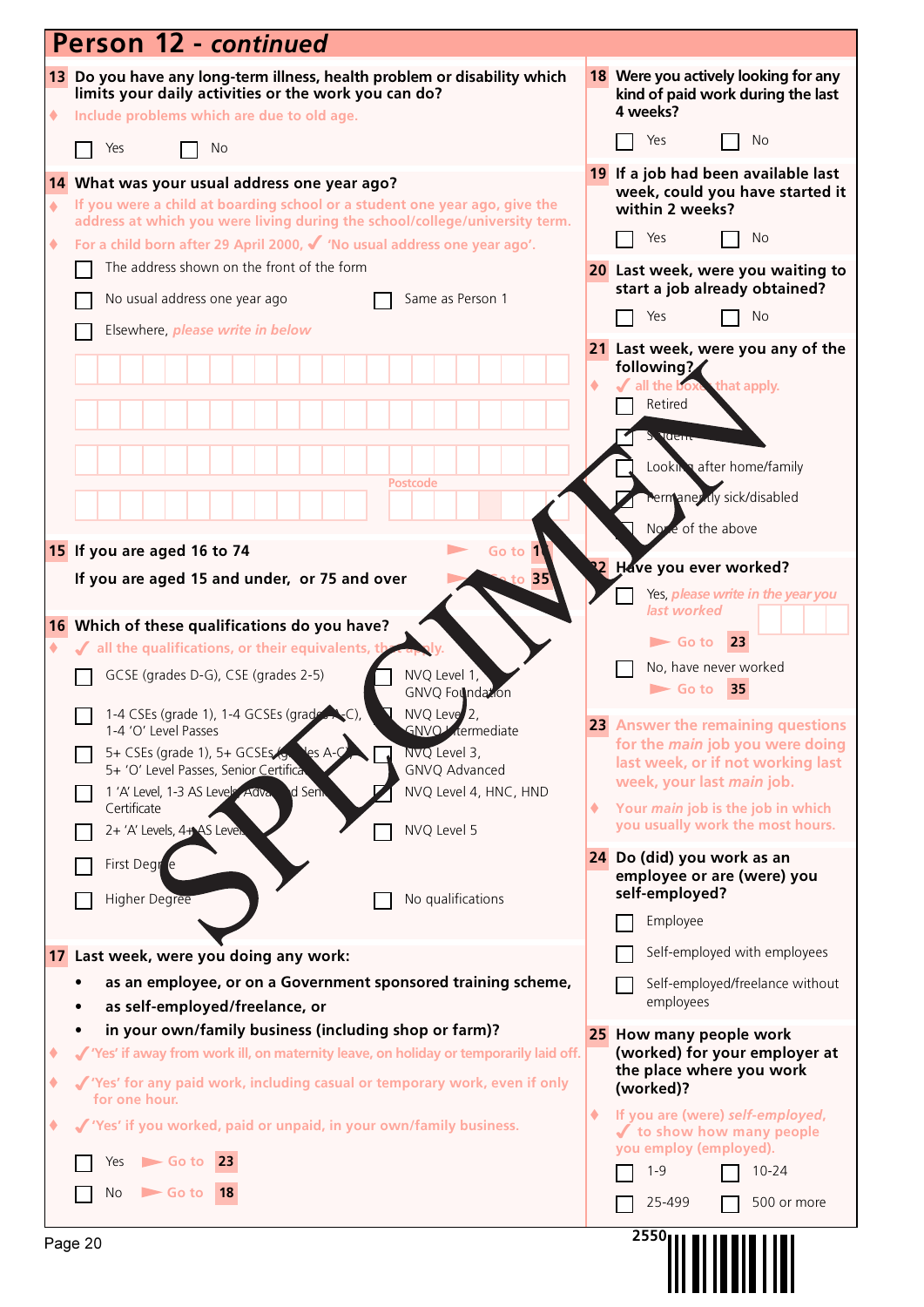| Person 12 - continued |                                                                                                                                |        |                                                                                                    |  |
|-----------------------|--------------------------------------------------------------------------------------------------------------------------------|--------|----------------------------------------------------------------------------------------------------|--|
|                       | 26 What is (was) the full title of your main job?                                                                              |        | 33 How do you usually travel to                                                                    |  |
| ۰                     | For example, PRIMARY SCHOOL TEACHER, STATE REGISTERED NURSE, CAR<br>MECHANIC, TELEVISION SERVICE ENGINEER, BENEFITS ASSISTANT. | ۰      | work?<br>$\boldsymbol{\checkmark}$ one box only.                                                   |  |
| ۰                     | Civil Servants, Local Government Officers - give job title not grade or pay band.                                              | ۰      | $\blacktriangleright$ the box for the longest part, by<br>distance, of your usual journey to work. |  |
|                       |                                                                                                                                |        | Work mainly at or from home                                                                        |  |
|                       |                                                                                                                                |        | Train                                                                                              |  |
|                       |                                                                                                                                |        | Bus, minibus or coach (public or                                                                   |  |
|                       | 27 Describe what you do (did) in your main job.                                                                                |        | (vate)<br>Motor cycle, scooter or moped                                                            |  |
|                       |                                                                                                                                |        | <b>ing a sar</b> or van                                                                            |  |
|                       |                                                                                                                                |        | Car or van pool, sharing driving                                                                   |  |
|                       | 28 Do (did) you supervise any other employees?                                                                                 |        | Pa senger in a car or van                                                                          |  |
| ۰                     | A supervisor or foreman is responsible for overseeing the work<br>other                                                        |        | Taxi                                                                                               |  |
|                       | employees on a day-to-day basis.<br>Yes<br>No                                                                                  |        | Bicycle                                                                                            |  |
|                       | 29 What is (was) the business of your employer at the present<br>where you                                                     |        | On Foot                                                                                            |  |
|                       | work (worked)?                                                                                                                 |        | Other                                                                                              |  |
| ۰                     | For example, MAKING SHOES, REPAIRING CARS, SE<br>UCATION.<br>IDAR'<br><b>FOOD WHOLESALE, CLOTHING RETAIL, DO</b>               |        |                                                                                                    |  |
| ۰                     | If you are (were) self-employed/freelarce or have (had)<br>own business,<br>what is (was) the nature of your busin<br>ss?      |        | 34 How many hours a week do you<br>usually work in your main job?                                  |  |
| ٠                     | <b>Civil Servants, Local Government Offic</b><br>s - please specify your Department.                                           | ۰<br>۰ | Answer to nearest whole hour.<br>Give average for last four weeks.                                 |  |
|                       |                                                                                                                                |        | Number of hours                                                                                    |  |
|                       |                                                                                                                                |        | worked a week                                                                                      |  |
|                       | 30 If you were wond glast week<br>$\blacktriangleright$ Go to<br>31                                                            |        | <b>35 THERE ARE NO MORE</b><br><b>QUESTIONS FOR PERSON 12.</b>                                     |  |
|                       | If you y'ere not working last week<br>$\triangleright$ Go to 35                                                                |        |                                                                                                    |  |
|                       | 31 What is the rull han e of the organisation you work for in your main job?                                                   |        | If there are no more people in<br>your household you do not                                        |  |
| ۰                     | Write in the name of<br>◆ one box below as appropriate.                                                                        |        | need to answer any more<br>questions.                                                              |  |
| ۰                     | If you have yo<br>own business, write in the name.                                                                             |        | If there are more than 12<br>people in your household you                                          |  |
|                       |                                                                                                                                |        | will need to contact the Census<br>Helpline (0845 3020011) for an                                  |  |
|                       |                                                                                                                                |        | extra form.                                                                                        |  |
|                       | Self-employed/freelance<br>Work for a private individual                                                                       |        | Remember to sign the<br>Declaration on the front page                                              |  |
|                       | 32 What is the address of the place where you work in your main job?                                                           |        | of your Household Form.                                                                            |  |
| ۰<br>۰                | Write in the address or $\blacklozenge$ one box below as appropriate.<br>If you report to a depot, write in the depot address. |        |                                                                                                    |  |
|                       |                                                                                                                                |        |                                                                                                    |  |
|                       |                                                                                                                                |        |                                                                                                    |  |
|                       |                                                                                                                                |        |                                                                                                    |  |
|                       | <b>Postcode</b>                                                                                                                |        |                                                                                                    |  |
|                       |                                                                                                                                |        |                                                                                                    |  |
|                       | Offshore installation<br>Mainly work at<br>No fixed place<br>or from home                                                      |        |                                                                                                    |  |
|                       | 2551                                                                                                                           |        | Page 21                                                                                            |  |
|                       |                                                                                                                                |        |                                                                                                    |  |
|                       |                                                                                                                                |        |                                                                                                    |  |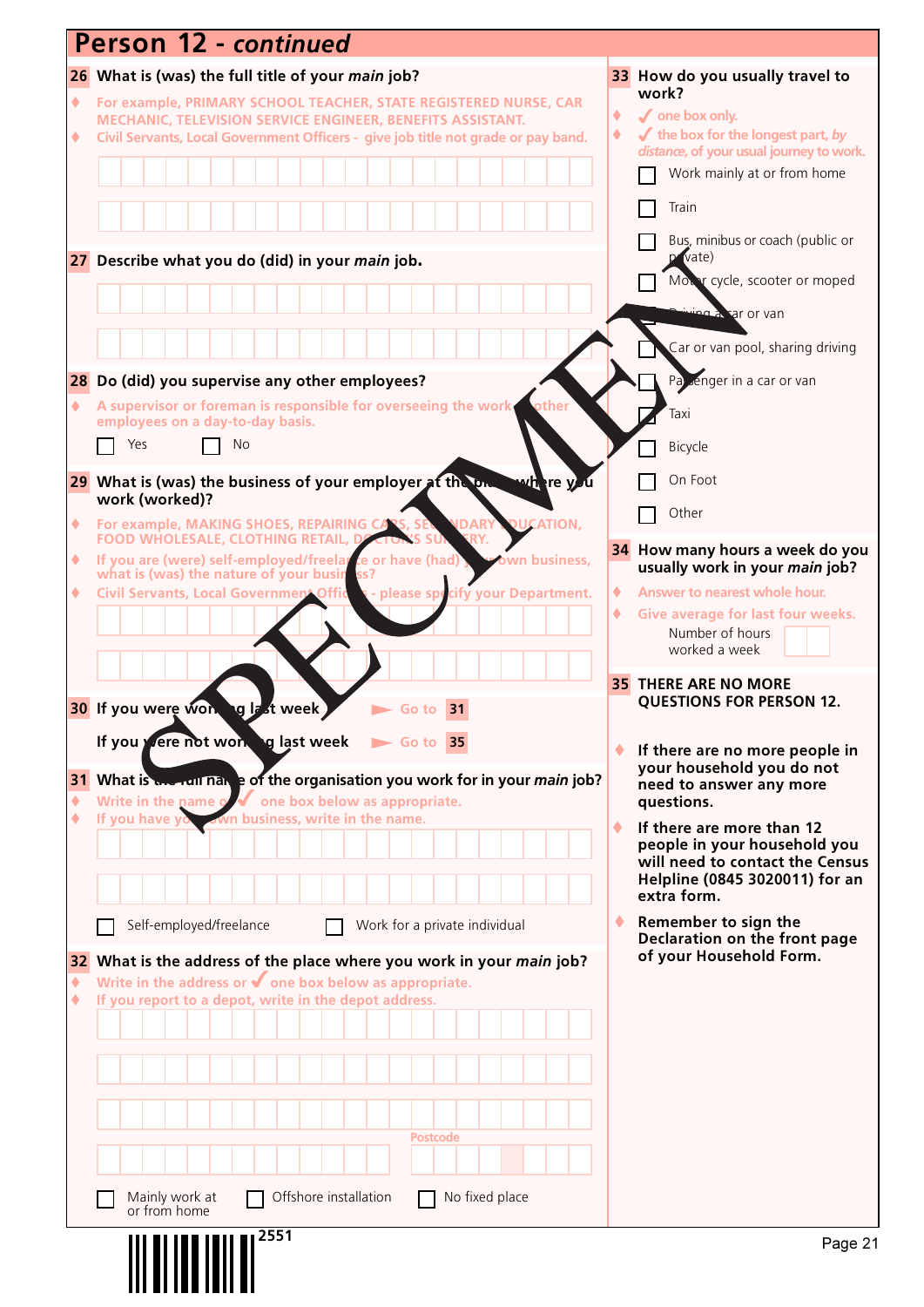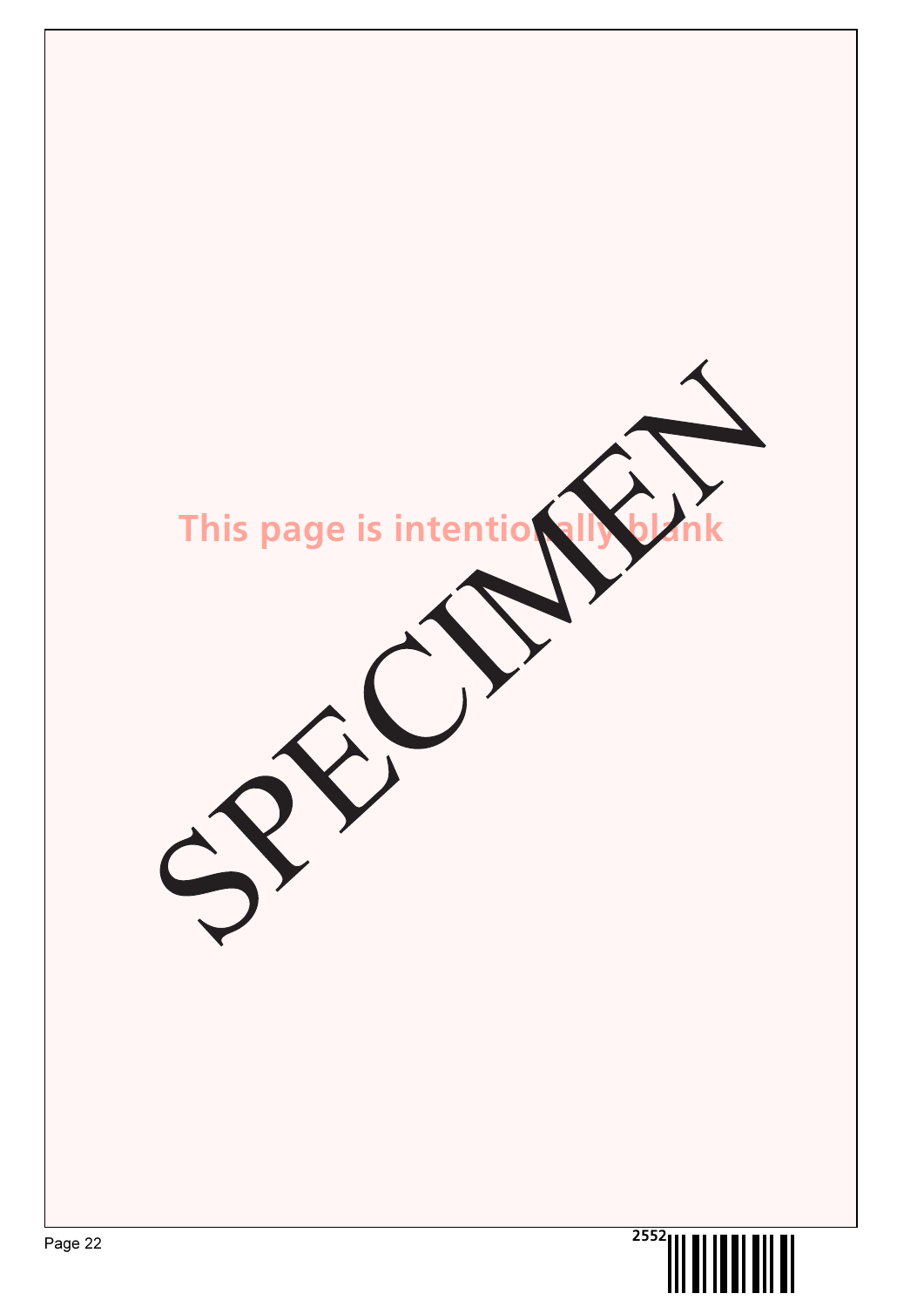